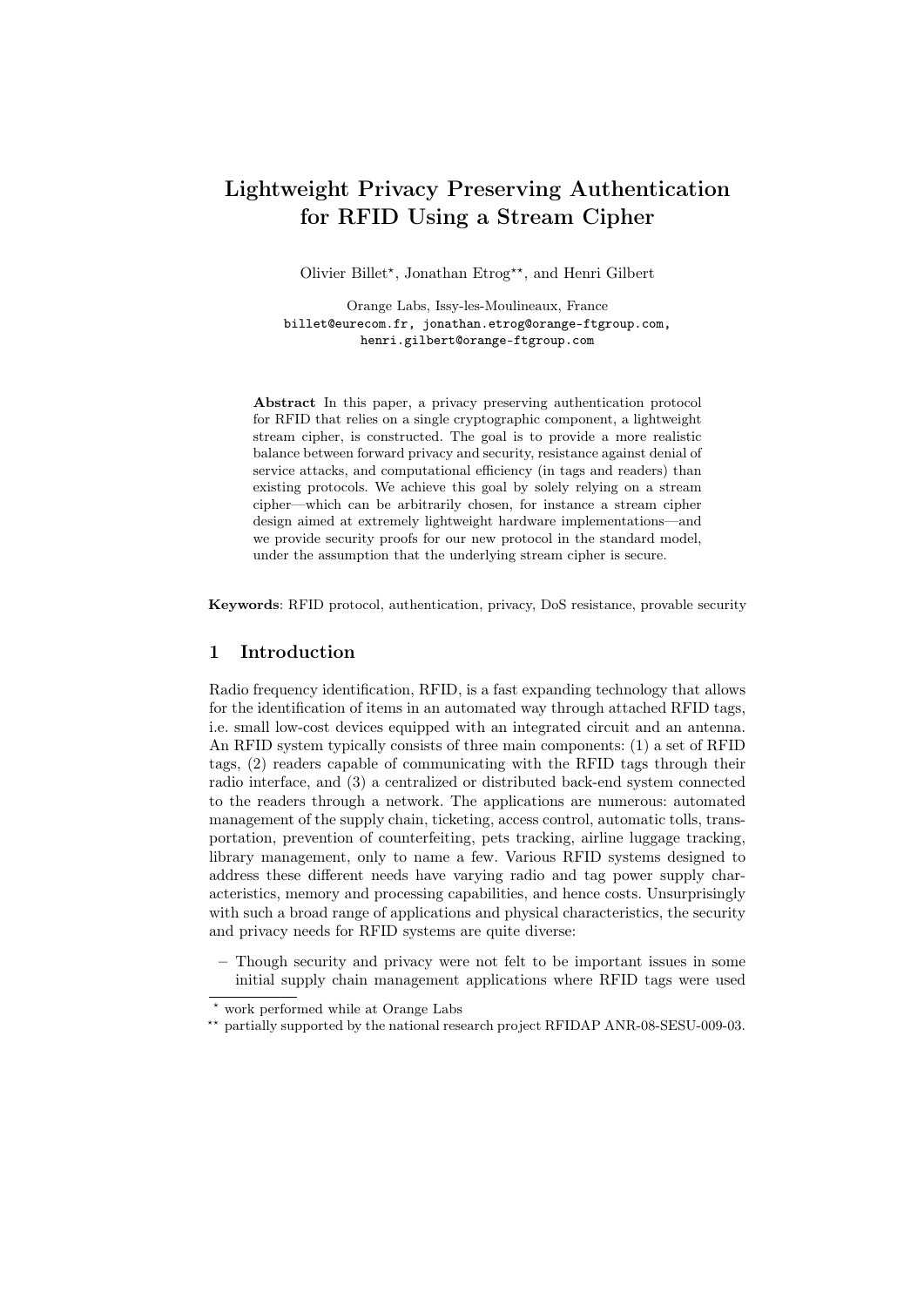as a mere replacement of bar codes and not delivered to the end consumers, the emergence of more and more RFID applications where the tags enter the life of end users (e.g. library management) has resulted in an ever increasing level of concern regarding the potential compromise of their privacy. The fear is that through RFID tags attached to the objects she is carrying, a person might leave electronic tracks of her moves and actions and become traceable by a malicious party equipped with a radio device.

– Applications such as ticketing or access control where owning an RFID tag materializes some rights needs to prevent the counterfeiting or impersonation of legitimate RFID tags, which can for instance result from the cloning of a legitimate tag or the replay of data previously transmitted by a legitimate tag. In order to address these security needs, an authentication mechanism that allows the system to corroborate the identity of the tag is required.

The latter need for security and the former need for privacy are often combined, for instance in the case of ticketing, public transportations, etc. However, as will be seen in the sequel, accommodating both needs for security and privacy in RFID systems using adequate cryptographic solutions is not an easy task, primarily because of strong limitations on computing and communication resources that result in strong cost constraints encountered in most RFID systems, and to a lesser extent because these two requirements are not easy to reconcile. Security and privacy in RFID systems have now become a very active research topic in cryptography, and the design of efficient algorithms and protocols suitable for such systems is a major challenge in the area of *lightweight cryptography*.

Authentication, which addresses the above-mentioned security threat, i.e. preventing the cloning or impersonation of legitimate tags, is probably the most explored topic in lightweight cryptography. Efficient authentication solutions for RFIDs are gradually emerging, even for the most constrained settings. To take into account the strong limitation of computing resources in the tags (3000 GE, is often considered as the upper limit for the area reserved to the implementation of security in low-cost RFID tags), dedicated lightweight block ciphers such as DESXL, PRESENT, and KATAN [35,11,15] have been developed. Such block ciphers can be used for authentication purposes in a traditional challenge-response protocol. Some stream ciphers with a very low hardware footprint, e.g. Grain v1 or Trivium [25,16], are also known to have the potential to lead to extremely efficient authentication solutions. On the other hand, few explicit stream cipher based authentication schemes have been proposed so far; an example is the relatively complex stream cipher based protocol from [36] which requires up to six message exchanges. Lightweight authentication protocols not based on a symmetric primitive like SQUASH [47] and the HB family of RFID schemes [34,23] represent another promising avenue of research, even though it remains a complicated task to identify practical instances from those families resisting all the partial cryptanalysis results obtained so far [42,21,22,41]. In this paper, we will use the following distinction between identification and authentication: a protocol allowing an RFID system to identify a tag, but not to corroborate this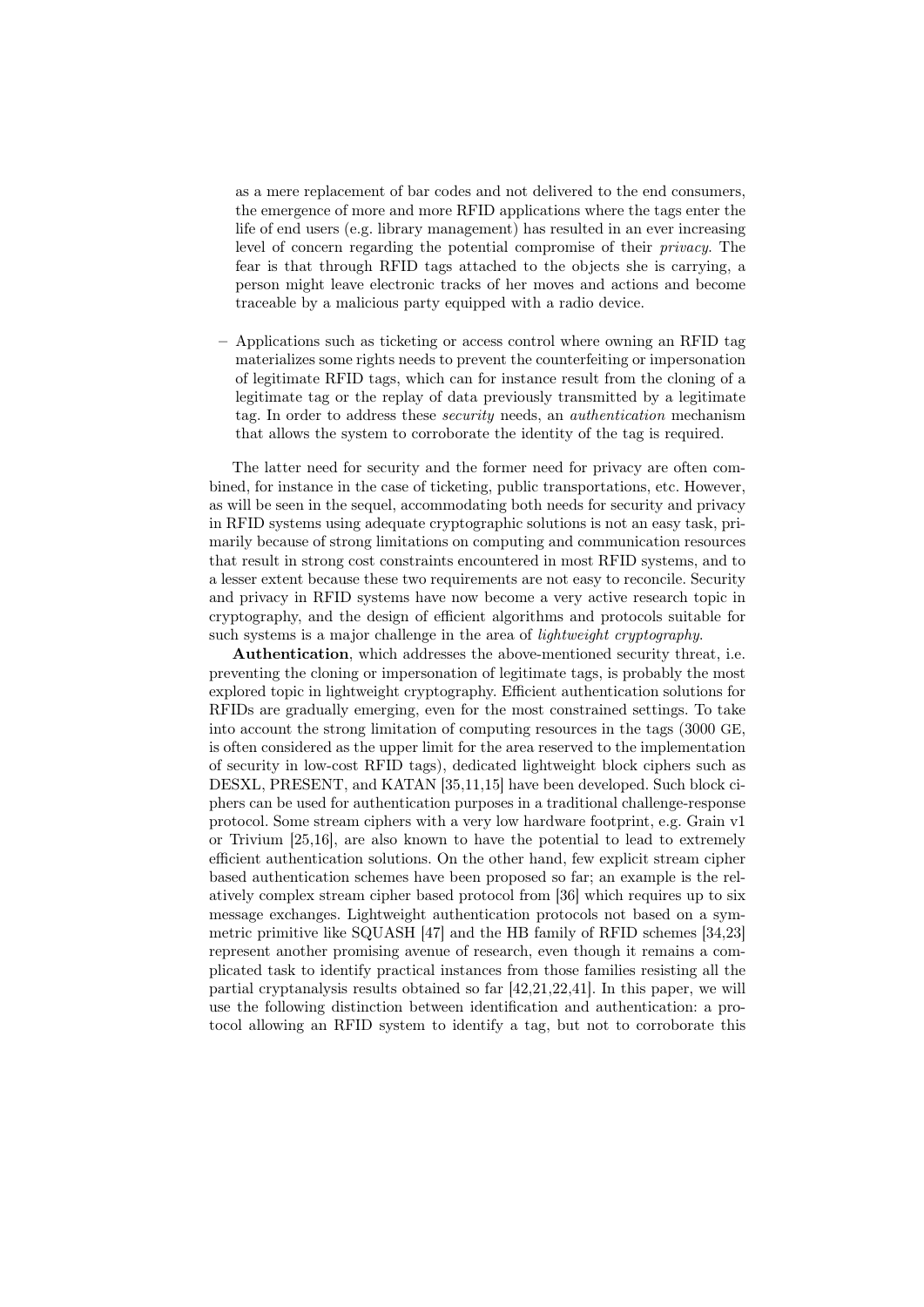identity and thus resist cloning or impersonation attacks will be named an *iden*tification protocol, while a protocol allowing the system to both identify a tag and corroborate this identity will be named an authentication protocol or equivalently an authentication scheme. If an authentication protocol additionally results in the corroboration by the tag that the RFID reader involved in the exchange is legitimate, we will call it a mutual authentication protocol.

Privacy preserving identification or authentication protocols for RFID have also been much researched in the recent years. It is however fair to say that these still represent a less mature area than mere authentication protocols and designing realistic lightweight protocols that take into account the constraints at both the tag and the reader side remains a very challenging problem. Following the seminal work of [30,33,4,49] definitions and formalizations of various notions of privacy have been proposed and their mutual links have been explored. Without going into the detailed definition of the various privacy notions introduced so far (a rather comprehensive typology is proposed in [49]), it is worth mentioning that a basic requirement on any private RFID identification or authentication protocol is to prevent a passive or active adversary capable of accessing the radio interface from tracing a tag—i.e. to ensure both the anonymity and the unlinkability of the exchanges of a legitimate tag. This property, named weak privacy by some authors [49], is easy to provide in a symmetric setting, for example by using a lightweight block cipher in a challenge-response protocol and trying the keys of all the tags in the system tags at the reader side in order to avoid transmitting the identity of the tag before the authentication exchange. A significantly more demanding privacy property is **forward privacy**, that is motivated by the fact that the cost of RFID tags renders any physical tamper resistance means prohibitive. In addition to the former weak privacy requirements, a forward private protocol must ensure that an adversary capable of tampering with a tag remains unable to link the data accessed in the tag to any former exchange she might have recorded. It is easy to see that the former simple example of block cipher based protocol is not forward private at all. A paradigmatic example of an RFID identification protocol providing some forward privacy is the OSK scheme [39,40] which relies on the use by the tag of two one-way hash functions.<sup>1</sup>

Variants of the OSK scheme turning it into a forward private authentication protocol have been proposed in [5], thus making it resistant to replay attacks.<sup>2</sup> It was however noticed that the OSK protocol and its authentication variants are vulnerable to Denial of Service attacks (DoS) that desynchronize a tag from the system. Furthermore, such DoS attacks compromise the forward privacy if the adversary can learn whether the identification or authentication exchanges involving a legitimate reader she has access to are successful or not (in this paper

 $1$  One hash function updates the current state of the tag at each identification while the other derives an identification value from the current internal state. The identification value received by the reader is then searched in the back-end in hash chains associated to each tag in the system.

<sup>2</sup> A time-memory trade-off speeding up the back-end computations at the expense of pre-computations was proposed for the original scheme and some of its variants [6].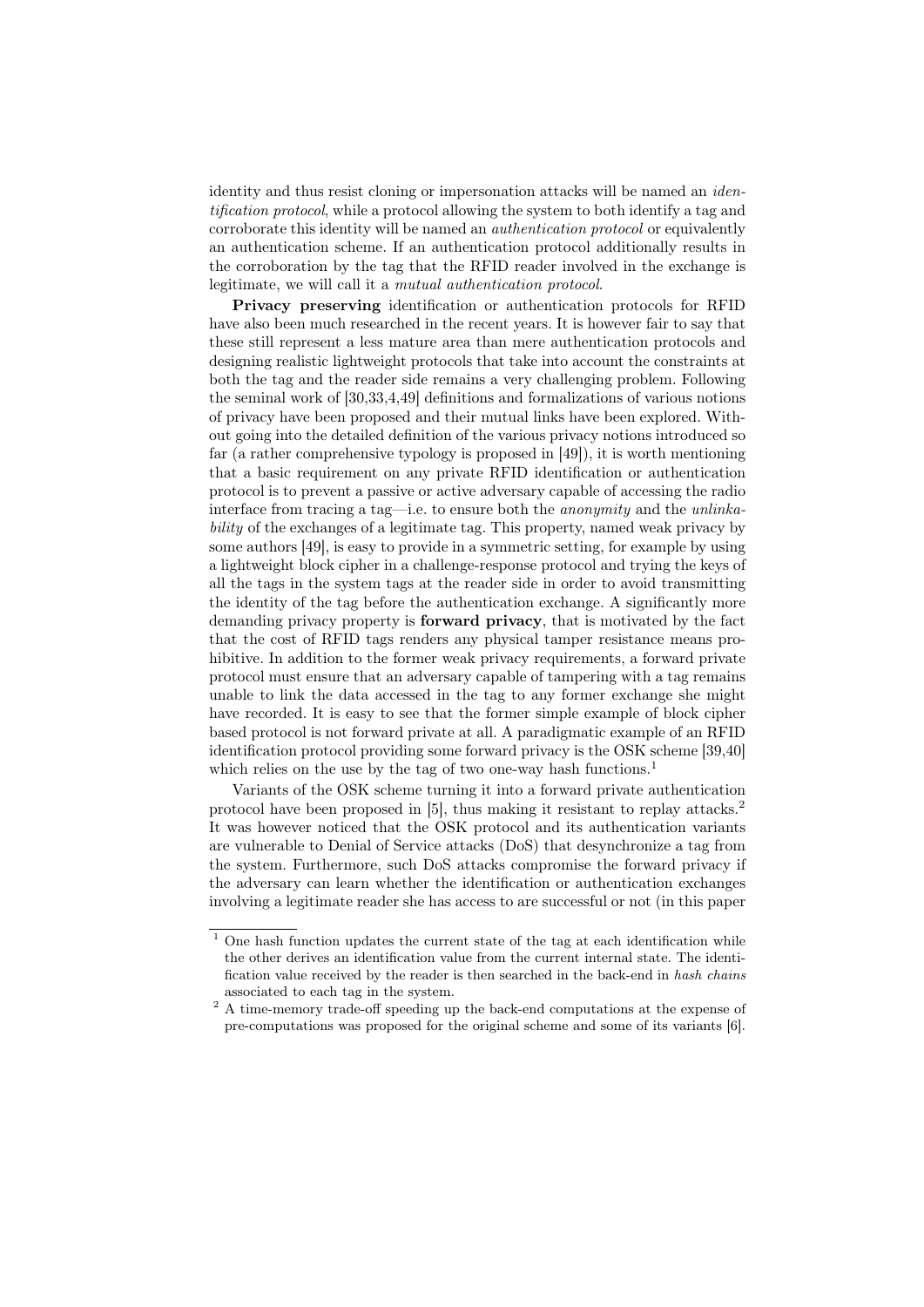the conservative assumption that adversaries have access to this side information is made). An alternative to the OSK family of authentication schemes named PFP was recently proposed [10] which is based on less expansive cryptographic ingredients than the one way hash functions involved in OSK (namely a pseudorandom number generator and a universal family of hash functions) and provably offers a strong form of forward privacy under the assumption that the maximum number of authentications an adversary can disturb is not too large. Its main practical drawback is the significant workload at the reader end.

Our contribution. In this paper, we address the problem of rendering forward private authentication protocols fully practical. We show how to convert any lightweight stream cipher such as Grain or Trivium into a simple and highly efficient privacy preserving mutual authentication protocol. Our main motivation is to find a more realistic balance than existing protocols of the OSK family or the PFP protocol between forward privacy, resistance to DoS attacks, and computational efficiency of the tag and the reader. If one accepts to slightly relax the unlinkability requirements in the definition of a forward private protocol (for that purpose we introduce the notion of almost forward private protocol and only require our scheme to be almost forward private), we escape the dilemma between forward privacy and resistance to DoS attacks otherwise encountered in a symmetric setting. Desynchronisation can no longer occur even if there is no limitation on the maximum number of authentications an adversary can disturb, and a significant gain in complexity is achieved in the tag and the reader compared to former schemes. We provide formal proofs in the standard model that if the underlying stream cipher is secure then our mutual authentication protocol is correct, secure, and almost forward private.

We provide the definitions of the security and privacy properties required for an RFID authentication protocol and introduce the security notions needed in the subsequent proofs in Section 2. We describe our mutual authentication protocol in Section 3 and prove its security, almost privacy, and correctness in Section 4. In Section 5, we briefly discuss implementation.

# 2 Security and privacy model

In this section we introduce a simple security and privacy model inspired from [10], an adaptation of the more comprehensive typology of security and privacy models introduced by Vaudenay in [49] to the symmetric setting where (1) the internal states of the tags are initialized with independent individual secret keys and (2) these initial internal states are updated throughout the lifetime of the tags. The main differences with the security and privacy model of [10] lie in the modification of the definition of a secure protocol to address mutual authentication instead of authentication (similar to the adaptation of [49] in [43]), in the adapted definition of correctness to systems with unlimited lifetime, and in the introduction of a distinction between the notions of forward private protocol and the slightly relaxed notion of almost forward private protocol.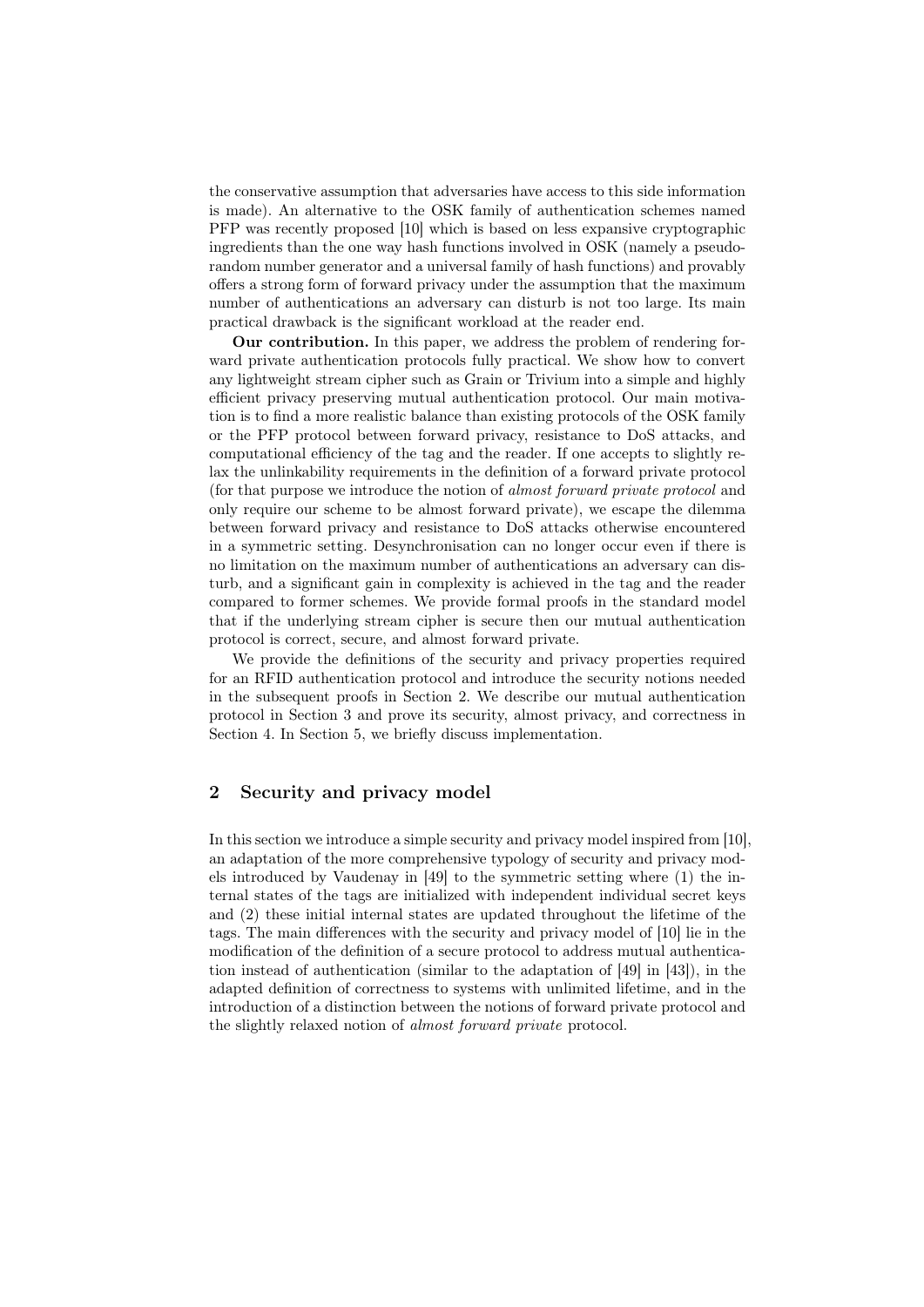**Assumptions.** We denote by  $N$  the number of initialized tags of the system. During their lifetime, initialized tags enter mutual authentication exchanges with a reader. Each exchange results in (possibly distinct) success or failure outcomes at both sides. A mutual authentication exchange involving a legitimate tag and a reader is said to be undisturbed if all messages sent by all parties are correctly transmitted and neither modified nor lost in either direction. We consider powerful active adversaries capable of tracking an individual tag during a limited time period named an *exposure period*, i.e. to identify and read the messages exchanged by this tag and its reader, to modify these messages while they are transmitted or to themselves transmit messages viewed by one side as coming from the opposite side, and finally to access the authentication success or failure information at both ends (reader and tag) at the completion of a mutual authentication exchange. In other words, we consider active adversaries capable of performing man in the middle attacks. We assume that after an exposure period of a tag, no physical characteristics of the tag nor information unrelated to mutual authentication exchanges allow an adversary to differentiate it from any of the  $N-1$  other tags.

#### 2.1 Security

We say that a mutual authentication protocol is secure if it resists impersonation attacks. An impersonation attack proceeds in two phases. During the first phase (assumed, without loss of generality, to take place during a single exposure period) an adversary interacts both with a legitimate reader and a legitimate tag  $T<sub>i</sub>$  and is allowed to trigger, observe, and disturb or entirely replace up to q mutual authentication exchanges involving the tag  $\mathcal{T}_i$  and the reader, and to access the outcomes of the authentication (success or failure). During the second phase, he only interacts with the reader (or with the tag  $\mathcal{T}_i$ , depending on which party is being impersonated) and initiates a mutual authentication exchange to impersonate the tag  $\mathcal{T}_i$  (respectively the reader). The impersonation succeeds if the mutual authentication is successful and the adversary is identified as tag  $\mathcal{T}_i$ (respectively a legitimate reader).

**Definition 1.** A mutual authentication protocol is said to be  $(q, T, \epsilon)$ -secure iff for any adversary running in time upper-bounded by  $T$ , the probability that an impersonation attack involving at most q authentication exchanges during phase 1 be successful is at most  $\epsilon$ .

#### 2.2 Forward privacy

Let us consider the following forward privacy experiment involving a  $(q, T)$ privacy adversary  $A$  with a running time upper-bounded by  $T$ . During a first phase, A interacts with any two legitimate tags  $\mathcal{T}_{i_0}$  and  $\mathcal{T}_{i_1}$ , and a legitimate reader. These interactions happen, without loss of generality, during a single exposure period of  $\mathcal{T}_{i_0}$  and a single exposure period of  $\mathcal{T}_{i_1}$  where the adversary is allowed to trigger, observe, and disturb at most  $q$  mutual authentication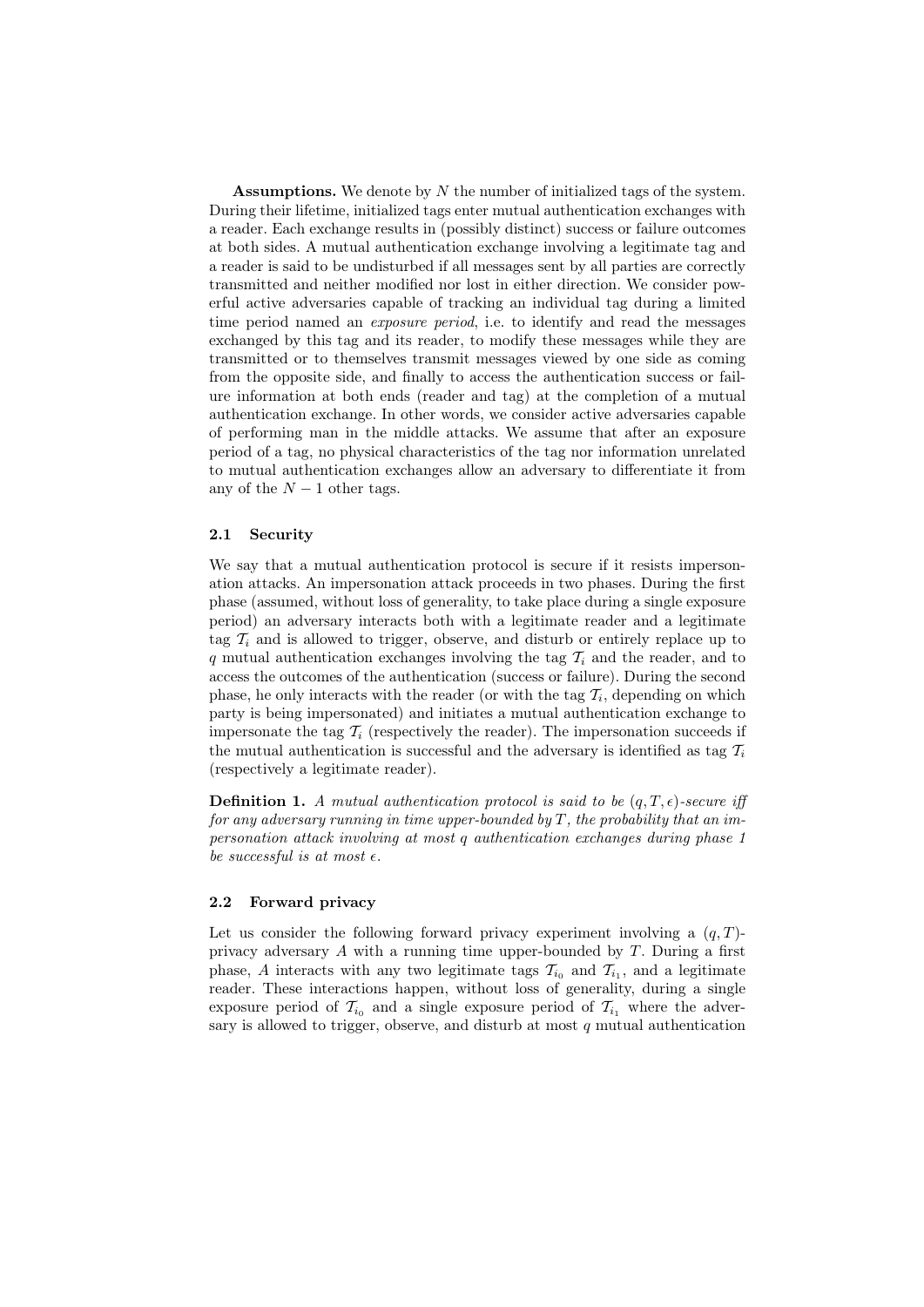exchanges involving  $\mathcal{T}_{i_0}$  and possibly the reader and at most q mutual authentication exchanges involving  $\mathcal{T}_{i_1}$  and possibly the reader. During a second phase, A again interacts with a tag  $\mathcal{T}_{i_b}$  randomly selected among the two tags  $\mathcal{T}_{i_0}$  and  $\mathcal{T}_{i_1}$ , and b is concealed to A. First, A is allowed to trigger, observe, and disturb at most q additional mutual authentication exchanges involving  $\mathcal{T}_{i_b}$  and is given access to the corresponding mutual authentication outcome (success or failure). Then, A is given access to the internal state value of  $\mathcal{T}_{i_b}$ . Eventually, A outputs a guess  $b'$  for the value of  $b$ , and succeeds if  $b'$  is equal to  $b$ .

**Definition 2.** An RFID mutual authentication protocol is said  $(q, T, \epsilon)$ -private iff any  $(q, T)$ -privacy adversary in the above game has an advantage at most  $\epsilon$ :

$$
\left|\Pr\left[A \text{ succeeds}\right] - \frac{1}{2}\right| \leq \epsilon.
$$

We now slightly relax the above forward privacy requirements by introducing the notion of *almost forward privacy* We only require that adversaries be unable to link the internal state recovered when tampering with a tag with any mutual authentication exchanges involving the tag up to the last successful authentication exchange of the tag. This removes the constraint that adversaries be unable to link a failed mutual authentication exchange of a tag with its internal state immediately after the failed exchange. (A similar limitation of the considered privacy attacks is also encountered in the privacy notion proposed in [48].) In real life scenarios, almost forward privacy seems to be a relevant privacy notion. Let us for instance assume that tags are monthly access passes. To thwart adversaries who first collect information from tags by eavesdropping legitimate readers or using false readers, and try later on to correlate this information to (say) thrown tags, almost forward privacy is sufficient in practice. To define a  $(q, T)$ -almost private adversary A, we therefore restrict the former forward privacy experiment as follows. During a first phase, A interacts with any two legitimate tags exactly in the same way as in the first phase of the former definition. Before the second phase, an undisturbed exchange between a legitimate reader and each of the two tags  $\mathcal{T}_{i_0}$  and  $\mathcal{T}_{i_1}$  takes place and A is assumed not to have access to this exchange. During the second phase, A interacts with a tag  $\mathcal{T}_{i_b}$  randomly selected among the two tags  $\mathcal{T}_{i_0}$  and  $\mathcal{T}_{i_1}$  exactly in the same way as in the former definition. A is finally given access to the internal state value of  $\mathcal{T}_{i_b}$ , outputs a guess b' for the value of b, and succeeds if b' is equal to b.

**Definition 3.** An RFID mutual authentication protocol is said to be  $(q, T, \epsilon)$ almost forward private iff any  $(q, T)$ -almost privacy adversary in the above game has an advantage at most  $\epsilon$ :

$$
\left|\Pr[A \text{ succeeds}] - \frac{1}{2}\right| \leq \epsilon.
$$

#### 2.3 Correctness

We first define the notion of correctness in a setting where the mutual authentication exchanges of legitimate tags are not disturbed by transmission errors or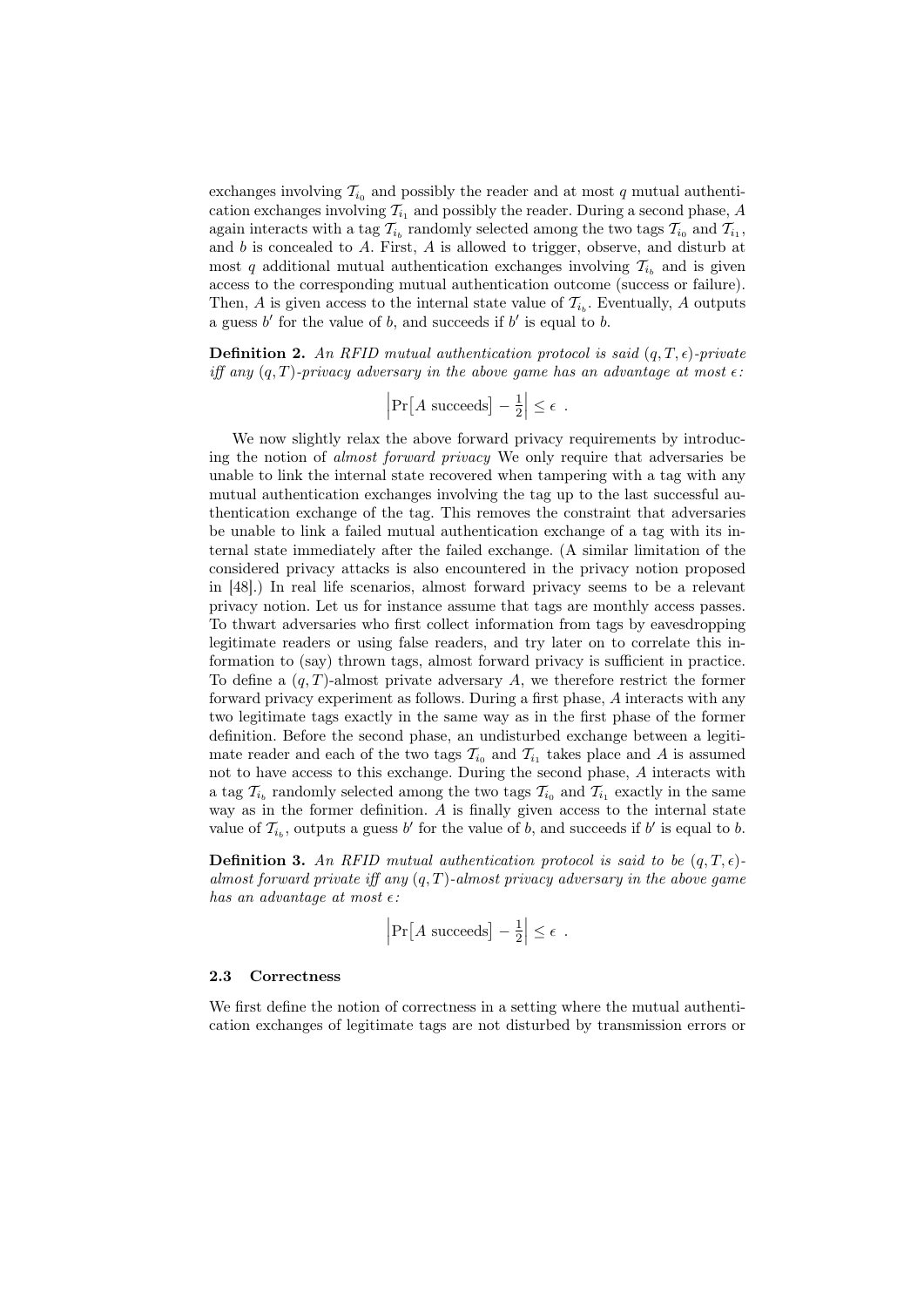by an adversary. In such a setting, the protocol executions of a legitimate tag  $\mathcal{T}_i$  must succeed with overwhelming probability, i.e. result in an authentication success outcome at both sides and a correct identification of  $\mathcal{T}_i$  by the reader.

**Definition 4.** An RFID mutual authentication protocol is  $\epsilon$ -correct iff for any legitimate tag  $T_i$ , the probability (over the initial secrets of the legitimate tags in the system and the random numbers chosen during the execution of the protocol) that an undisturbed execution of the protocol between  $\mathcal{T}_i$  and a legitimate reader fails is upper-bounded by  $\epsilon$ .

We further extend the former definition of correctness by considering a setting where the mutual authentication exchanges of legitimate tags may be disturbed by a DoS adversary who succeeds if she causes the failure of a mutual authentication attempt of a legitimate tag with a legitimate reader. This allows to incorporate resistance to DoS attacks into the definition of correctness. Although we consider a unique adversary, this is not restrictive since situations where transmission errors occur and/or where mutual authentication exchanges are disturbed by a coalition of adversaries can be viewed as coming from a single adversary. We introduce limitations on the capabilities of the adversary: an adversary with a running time upper-bounded by  $T$  and able to disturb at most q mutual authentication exchanges is called a  $(q, T)$ -adversary.

The correctness experiment proceeds in two phases. During the first phase the  $(q, T)$ -adversary interacts with the whole system. During the second phase, an undisturbed execution of the protocol between  $\mathcal{T}_i$  and a legitimate reader occurs. The adversary succeeds if the mutual authentication protocol execution fails.

**Definition 5.** An RFID mutual authentication protocol is said  $(q, T, \epsilon)$ -correct iff the probability (over the initial secrets of the legitimate tags in the system, the random numbers chosen during the executions of the protocol, and the random numbers used by the adversary) that an undisturbed execution of the protocol between any tag  $T_i$  and a legitimate reader fails is upper-bounded by  $\epsilon$ , even in the presence of a  $(q, T)$ -adversary.

## 2.4 Definitions and properties

We now introduce a few general security definitions. The starting point for the construction of our mutual authentication protocol is a stream cipher such as Grain or Trivium [25,16], that takes a secret key and a non-secret initialization value (IV) as input and produces a binary sequence (the keystream). An IVdependent stream cipher of key length  $k$  bits and IV length  $n$  bits that produces a keystream sequence of length up to  $m$  bits can be conveniently represented as a family of functions  $F = \{f_K\} : \{0,1\}^m \to \{0,1\}^m$  indexed by a key K randomly chosen from  $\{0,1\}^k$ ;  $f_K$  thus represents the function mapping the IV to the keystream associated with key  $K$ . For such an IV-dependent stream cipher to be considered secure when producing keystreams of length at most  $m$  bits, one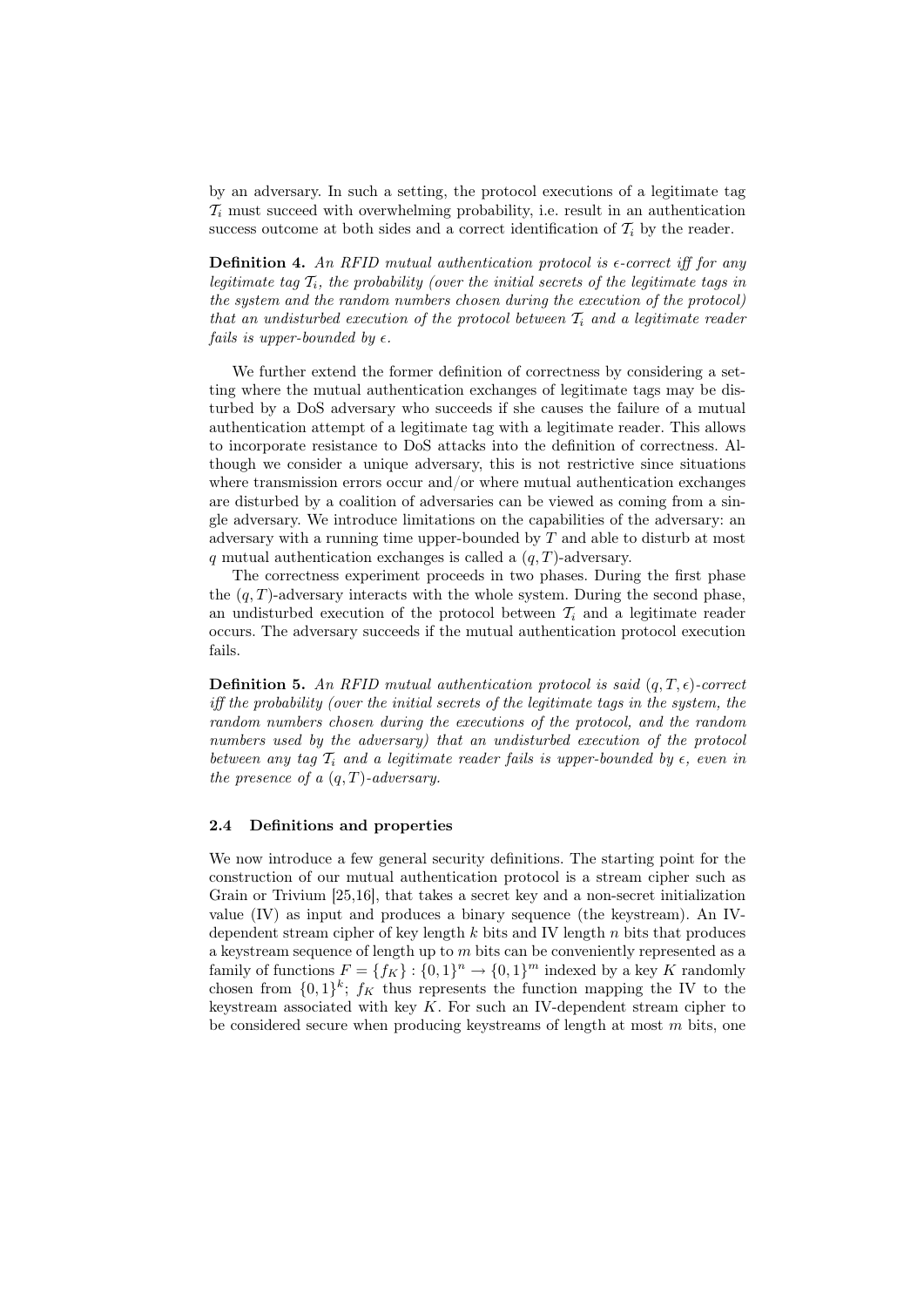usually requires [9] that the associated family of functions  $F$  be a pseudo-random function (PRF). In order to formalize and quantify what we mean by a secure stream cipher, we therefore need to introduce the notion of PRF distinguisher.

**Definition 6 (PRF distinguisher).** Let  $F = \{f_K\} : \{0, 1\}^n \rightarrow \{0, 1\}^m$  be a family indexed by a key K randomly chosen from  $\{0,1\}^k$ . A PRF distinguisher for F is a probabilistic testing algorithm A modeled as a Turing Machine with a random tape and an oracle tape, that produces a binary output 0 or 1 and is able to distinguish a randomly chosen function  $f_K$  of F from a perfect random  $n$ -bit to m-bit function  $f^*$  with an advantage

$$
Adv_F^{PRF}(A) = \left| Pr(A^{f_K} = 1) - Pr(A^{f^*} = 1) \right|
$$

where the probabilities are taken over  $K$  and over all the random choices of  $A$ . So we define the  $(q, T)$  PRF advantage for distinguishing the family F as

$$
\mathrm{Adv}_{F}^{PRF}(q,T)=\max \Bigl\{\mathrm{Adv}_{F}^{PRF}(A)\Bigr\}
$$

where the maximum is taken over all the possible attackers A working in time at most  $T$  and able to query an n-bit to m-bit oracle up to q times. We will call the family a PRF if this advantage smaller than a threshold for  $T$  and a suitably chosen to reflect realistic upper limits for the resources of an adversary.

Definition 7 (Secure stream cipher). An IV-dependent stream cipher associated with a family  $F = \{f_K\}$  of IV to keystream functions is  $(q, T, \epsilon)$ -secure if  $\mathrm{Adv}_{F}^{PRF}(q,T) \leq \epsilon.$ 

Note that in the above definition of a PRF distinguisher, the experiment performed by a PRF distinguisher involves a single randomly chosen instance of F. In the stream cipher based construction presented in this paper, the keystream output by the stream cipher is however used to produce the key used during the next invocation of the stream cipher. Therefore the proofs of this construction require to consider testing experiments involving several instances of  $F$  instead of a single one. We address this issue by introducing the notion of multiple oracle PRF distinguisher. To avoid some confusions we sometimes use the name *single* oracle distinguisher to refer to the former (classical) notion of PRF distinguisher.

Definition 8 (Multiple oracle PRF distinguisher). Let us consider a family  $F = \{f_K\} : \{0,1\}^n \rightarrow \{0,1\}^m$  indexed by a key K randomly chosen from  $\{0,1\}^k$ . A multiple oracle PRF distinguisher for f is a probabilistic testing algorithm A distinguishing  $\lambda$  randomly chosen instances  $f_{K_i}$  of F from  $\lambda$  independent perfect random n-bit to m-bit functions  $f_i^*$   $(i = 1, ..., \lambda)$  with an advantage

$$
Adv_{F}^{PRF}(A) = \left| Pr(A^{(f_{K_i})_{i=1,...,\lambda}} = 1) - Pr(A^{(f_i^*)_{i=1,...,\lambda}} = 1) \right|
$$

where the probabilities are taken over K and over all the random choices of A. So we define the  $(\lambda, q, T)$  PRF advantage for distinguishing the family F as

$$
Adv_F^{PRF}(\lambda, q, T) = \max \left\{ Adv_F^{PRF}(A) \right\}
$$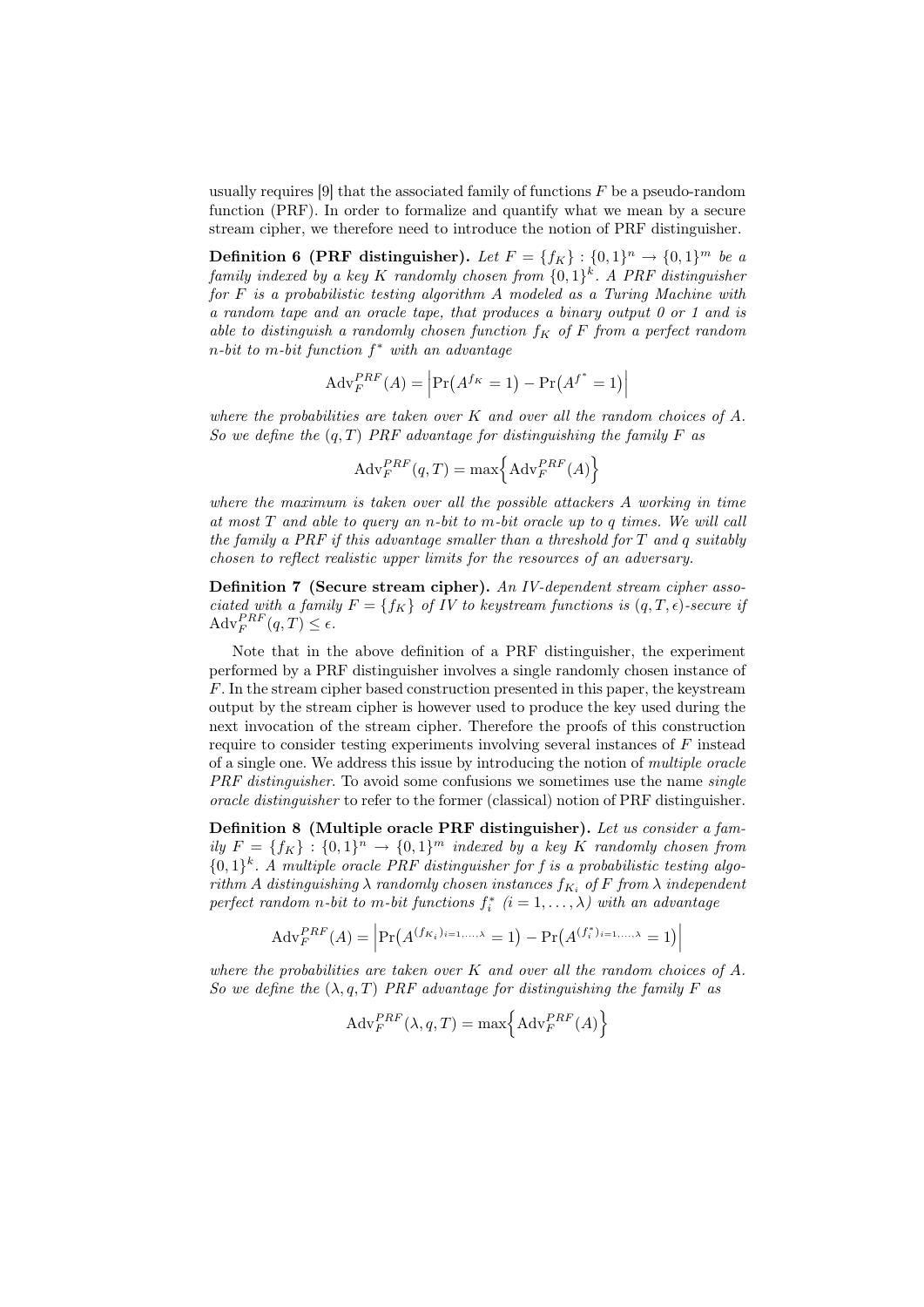where the maximum is taken over all the possible attackers A working in time at most T and able to query up to  $\lambda$  n-bit to m-bit oracles up to q times each.

Theorem 1 (Link between single and multiple oracle distinguishers). Let us denote by  $F = \{f_K\} : \{0,1\}^n \rightarrow \{0,1\}^m$  a family of functions with  $K \in \{0,1\}^k$ . The resistance of F against  $\lambda$ -oracle distinguishers is related to its resistance against single-oracle distinguishers attackers via the following formula (where  $T_F$  is the time needed to compute one instance of F in one point):

$$
\mathrm{Adv}_{F}^{PRF}(\lambda, q, T - \lambda T_F) \le \lambda \mathrm{Adv}_{F}^{PRF}(q, T)
$$

Proof. See Appendix A.

**Lemma 1 (PRF Product).** If F is indistinguishable of  $F^*$  in time T, with q queries and with an advantage greater than  $\epsilon_1$  and if G is indistinguishable of  $G^*$  in time T, with q queries and with an advantage greater than  $\epsilon_2$  then  $F \times G = \{f_{K_1}, g_{K_2}\} : \{0,1\}^n \rightarrow \{0,1\}^m \times \{0,1\}^m$  is indistinguishable of  $F^* \times G^*$ using q queries, in time  $T - qT_G$  with an advantage greater than  $\epsilon_1 + \epsilon_2$ .

Proof. See Appendix B.

# 3 A stream cipher based protocol

#### 3.1 DoS resistance and privacy

To achieve resistance against DoS attacks, a natural idea is to use mutual authentication instead of one way authentication so that the tag only updates its internal state after the reader has been authenticated. However, as discussed in [10], it is not possible to aim for full DoS resistance and forward privacy in symmetric key based protocols. We thus need to find a trade-off and it seems a reasonable approach to somewhat relax the privacy requirements while keeping full DoS resistance with mutual authentication. Different protocols have been designed to achieve both DoS resistance and almost-forward privacy. An example in the OSK family is the C2 protocol [12] which reaches this goal by using cryptographic hash functions. Hash functions are unfortunately prohibitively expensive for RFID tags and have security properties (e.g. collision resistance) that are unnecessary in these applications. While the S-protocol [36] has no privacy goals, an example of a stream cipher based privacy preserving protocol is the recently proposed protocol O-FRAP and its variants [48] but it does not achieve almost-forward privacy because it stores a pseudo-random number in the tag that is transmitted during the last pass of the protocol. Due to this feature, an attacker can compare the value of the pseudo-random number found by tampering with a tag with the last pseudo-random number used by an unknown tag to immediately determine whether it is the same tag or not.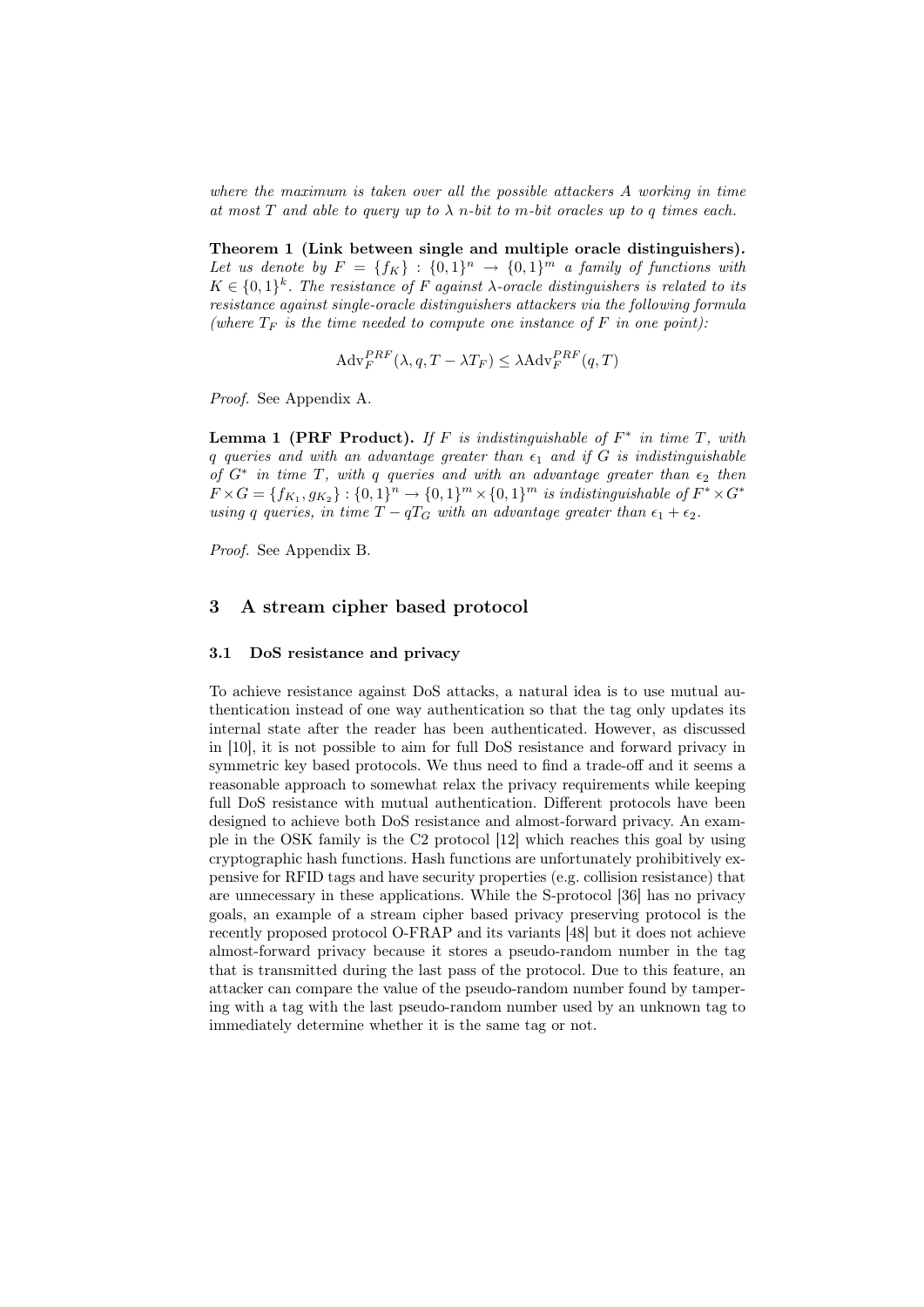

Figure 1. Our protocol: PEPS

#### 3.2 Our protocol: PEPS

We present a DoS-resistant, almost-forward private mutual authentication RFID protocol accommodating any secure IV-dependent stream cipher which we call PEPS: a Private and Efficient Protocol based on a Stream cipher. The stream cipher is keyed with the current internal state  $K$  of the tag. The initial value of K is randomly selected at the tag initialization and known by the RFID system. The conducting idea of our design is to use the input expanding PRF G associated with the stream cipher with input values resulting from random numbers generated by the tag and the reader in order to (1) generate mutual authentication responses at both sides and (2) refresh the current internal state of the tag in a simple three-pass protocol. In order to avoid any desynchronisation due to lost messages or DoS attacks, the back-end system keeps and updates, for each active tag  $\mathcal{T}_i$  of the system, a pair  $(K^i, K^i_{new})$  of potential current keys for  $\mathcal{T}_i$ .

More explicitly, let us denote by  $K$  the  $k$ -bit key and by  $IV$  the n-bit IV of the stream cipher. The stream cipher is used to produce a keystream sequence  $G(K, IV)$  of length  $m = 2l + k$ , where l represents the length of the authentication responses of our protocol, and the keystream  $G(K, IV)$  is viewed as the concatenation  $G_t(K, IV) \parallel G_r(K, IV) \parallel G_s(K, IV)$  of three subsequences of respective lengths l, l, and k. Thus  $G_t$  and  $G_r$  produce l-bit sequences while  $G_s$ produces a k-bit sequence (note that the symbols  $t, r$ , and  $s$  stand here for "tag", "reader", and "secret").

When tag  $\mathcal{T}_i$  is initialized, a random initial internal value  $K_0^i$  is drawn and installed in the tag. At the back-end side, the current pair  $(K^i, K^i_{new})$  associated with tag  $\mathcal{T}_i$  is initialized with  $(K_0^i, \_)$ . An execution of the mutual authentication protocol between a tag and a reader is illustrated by Figure 1. It works as follows: first the reader randomly generates an authentication challenge a of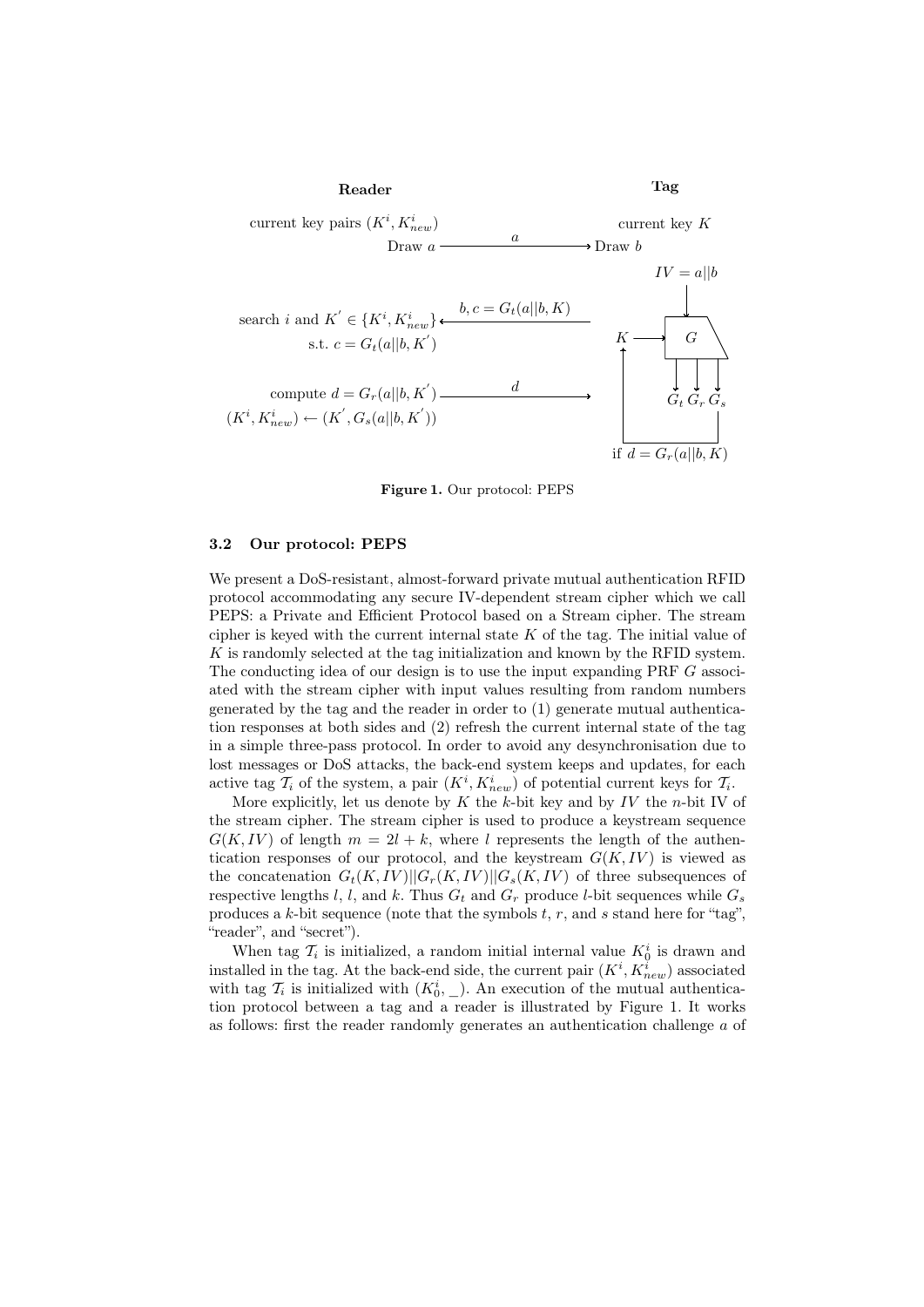length  $\frac{n}{2}$  bits and sends it to the tag. At the receipt of a, the tag (whose current key value is denoted by K) randomly generates a  $\frac{n}{2}$ -bit number b, derives the value  $IV = a||b$ , and computes  $G(K, IV)$  using the stream cipher. Then it sends  $(rand_t, c)$ —where  $c = G_t(K, IV)$ —to the reader. The reader authenticates the tag by searching a tag index i and a key  $K' \in \{K^i, K^i_{new}\}$  such that  $G_t(K', IV) = c$ . The key K' represents the conjectured internal state of the tag from the reader's "point of view". If the reader finds such an index  $i$  then the tag is considered as successfully authenticated as tag  $\mathcal{T}_i$ , otherwise the outcome of the authentication exchange is an authentication failure. (In the case of an authentication failure, the reader can then either terminate the exchange or send a dummy message back to the tag. This does not matter here due to the fact that we assume that adversaries have access to the positive or negative authentication outcome anyway.) If the tag has been authenticated as tag  $\mathcal{T}_i$  the reader updates the current pair associated with tag  $\mathcal{T}_i$  to  $(K', G_s(K', IV))$ , computes the reader authentication answer  $d = G_r(K^{'}, IV)$  and sends it back to the tag. At the receipt of the reader's answer the tag checks whether  $d = G_r(K, IV)$ . If this equality holds, it replaces its current key value K by  $G_s(K, IV)$ ; the reader is considered as successfully authenticated and this terminates the mutual authentication exchange. Otherwise it keeps its key value.

# 4 Security, almost forward privacy, and correctness.



**Figure 2.** On the left  $F_{t+1}$ , on the right  $F_{t+1}^*$ 

To prove the security and privacy properties of PEPS, we essentially need to show that any information available to the attacker defined previously behaves pseudo-randomly. We denote  $G_t(K,.)||G_r(K,.) : \{0,1\}^n \to \{0,1\}^{2l}$  by  $f_K^1$  and  $G_s(K,.) : \{0,1\}^n \to \{0,1\}^k$  by  $f_K^2$ . If G is a PRF,  $\{f_K^1\}$  and  $\{f_K^2\}$  are obviously also PRFs satisfying the same indistinguishability bounds. Figure 2 shows every possible output with known or partly chosen input an adversary can access to in a security or privacy experiment involving PEPS. In other words, attackers of the system have access to a composed function and we show that this function is indistinguishable of an ideal one resulting from a sequence of independent perfect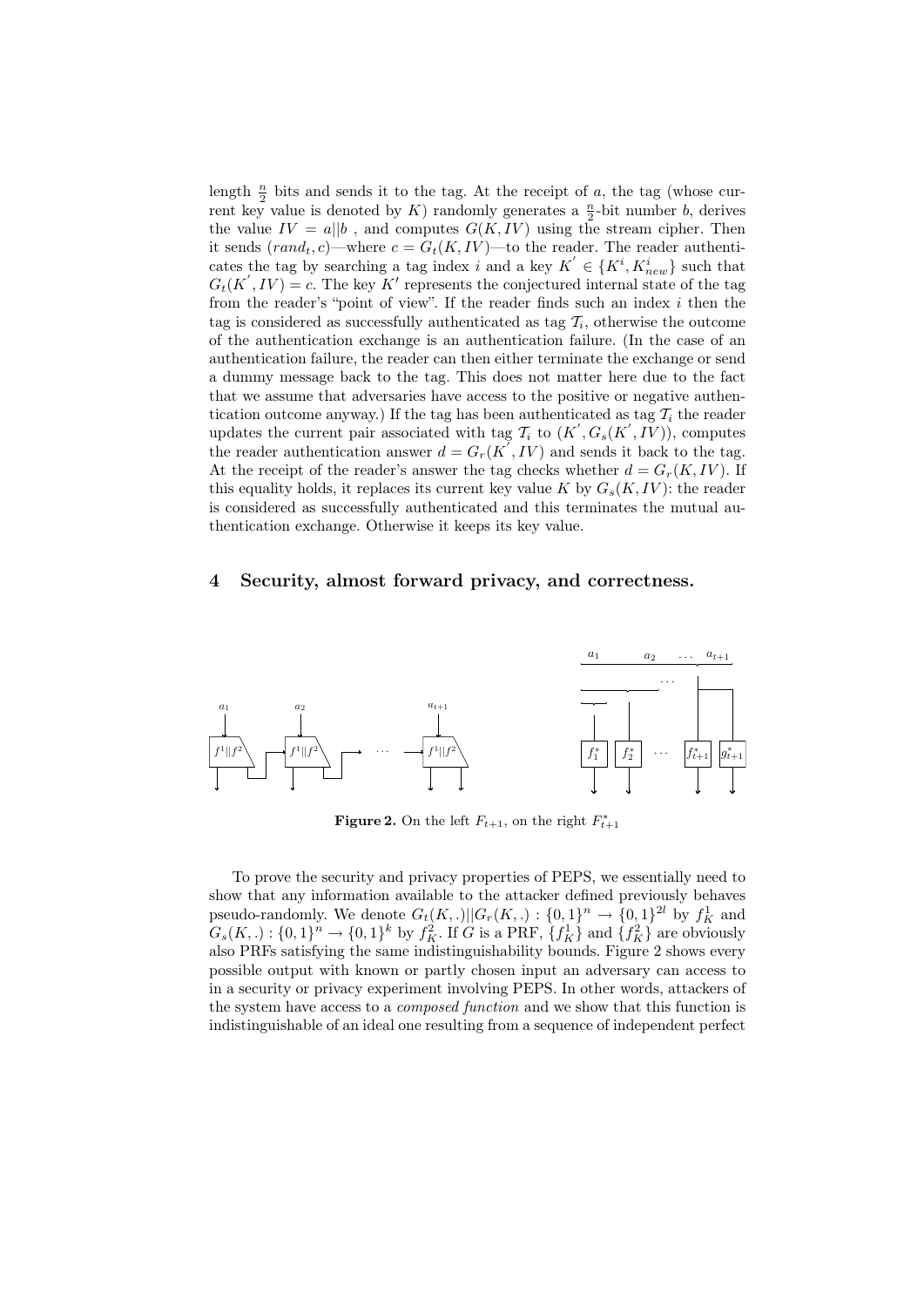random functions (with the right number of arguments for each coordinate); these independent random functions are shown in Figure 2. More formally:

**Theorem 2 (Composition).** If  $F = \{f_K^1 || f_K^2 : \{0,1\}^n \to \{0,1\}^{2l} \times \{0,1\}^k\}$ is a PRF with  $\text{Adv}_{F}^{PRF}(q,T) \leq \epsilon$  then for any integer t

$$
F_t = \left\{ (a_1, \ldots, a_t) \to \left( f_K^1(a_1), f_{f_K^2(a_1)}^1(a_2), \ldots, f_{f_{\ldots}^2(f_K^2(a_1)}^1(a_2))^{(a_{t-1})}(a_t), f_{f_{\ldots}^2(f_K^2(a_1)}^2(a_2))^{(a_{t-1})}(a_t) \right) \right\}
$$

is indistinguishable from the ideal function generator

 $F_t^* = \{(a_1, \ldots, a_t) \rightarrow (f_1^*(a_1), f_2^*(a_1, a_2), \ldots, f_t^*(a_1, \ldots, a_t), g_t^*(a_1, \ldots, a_t))\}$ 

where  $f_i^* : \{0,1\}^{ni} \to \{0,1\}^{2l}$  and  $g_i^* : \{0,1\}^{nt} \to \{0,1\}^k$  are independent random functions using q queries, in time  $T - (t - 1)qT_{PRF}$  and with advantage greater than  $((t-1)q+1)\epsilon$ .

Proof. See Appendix C.

## 4.1 Security of the scheme

**Theorem 3 (Security).** If  $\text{Adv}_{G}^{PRF}(q, T) \leq \epsilon$  then PEPS is  $(q-1, T-q(q-1))$  $1)T_G, \epsilon_s$ )-secure with  $\epsilon_s = \frac{q-1}{2\pi^2}$  $\frac{q-1}{2^{\frac{n}{2}}} + \frac{1}{2^l} + (q(q-1)+1)\epsilon.$ 

A  $(q-1, T)$ −attacker A against PEPS succeeds if it is authenticated as the legitimate tag by the legitimate reader or as the legitimate reader by the legitimate tag. We will denote the different internal states of the tag through the different updates during the experiment by  $K_i, 1 \leq i \leq I$  and A's queries by  $x_l$ . In the first phase the attacker A collects some  $(G_t(K_i, x_l), G_r(K_i, x_l))$ . Then in the second one it has to guess  $G_t(K_I, x)$  or  $G_r(K_I, x)$  when it is challenged by a legitimate part. We use A to construct a distinguisher B for  $F_q$ . We still use the notation  $f_K^1(x) = G_t(K,x) || G_r(K,x)$  and  $f_K^2(x) = G_s(K,x)$ . B works as follows: it simulates a tag and a reader to answer  $A$ 's queries using its oracle  $F = (f_1, f_2, \ldots, f_q, g_q)$ . The  $f_i$  are used to simulate both the tag's and reader's behavior, for example to simulate the tag,  $B$  generates a random  $r$  and computes some  $f_i(((x_i)||(r_i))_{i\leq i})$  as answers or verifies an equality to know if the state should be updated, in this case  $B$  keeps in memory the challenge  $a$  which provokes the update, adds it to the list  $a_i$  of its memories challenges and will use the next coordinate with the tuple  $((a_i)_i)$  for the first arguments for the sequel of the simulation. Finally if in the second phase the value computed by A matches the correct value as verified by  $B$  using an additional query then  $B$  outputs '1' (i.e. it guesses  $F \in F_q$ ), otherwise it outputs '0' (i.e. it guesses  $F \in F_q^*$ ). Clearly B uses q queries and runs in the same time as A and since  $Adv_G^{PRF}(q, T) \le \epsilon$ , Theorem 2 upper bounds B's advantage by  $((t-1)q+1)\epsilon$  with  $t = q$ . So A's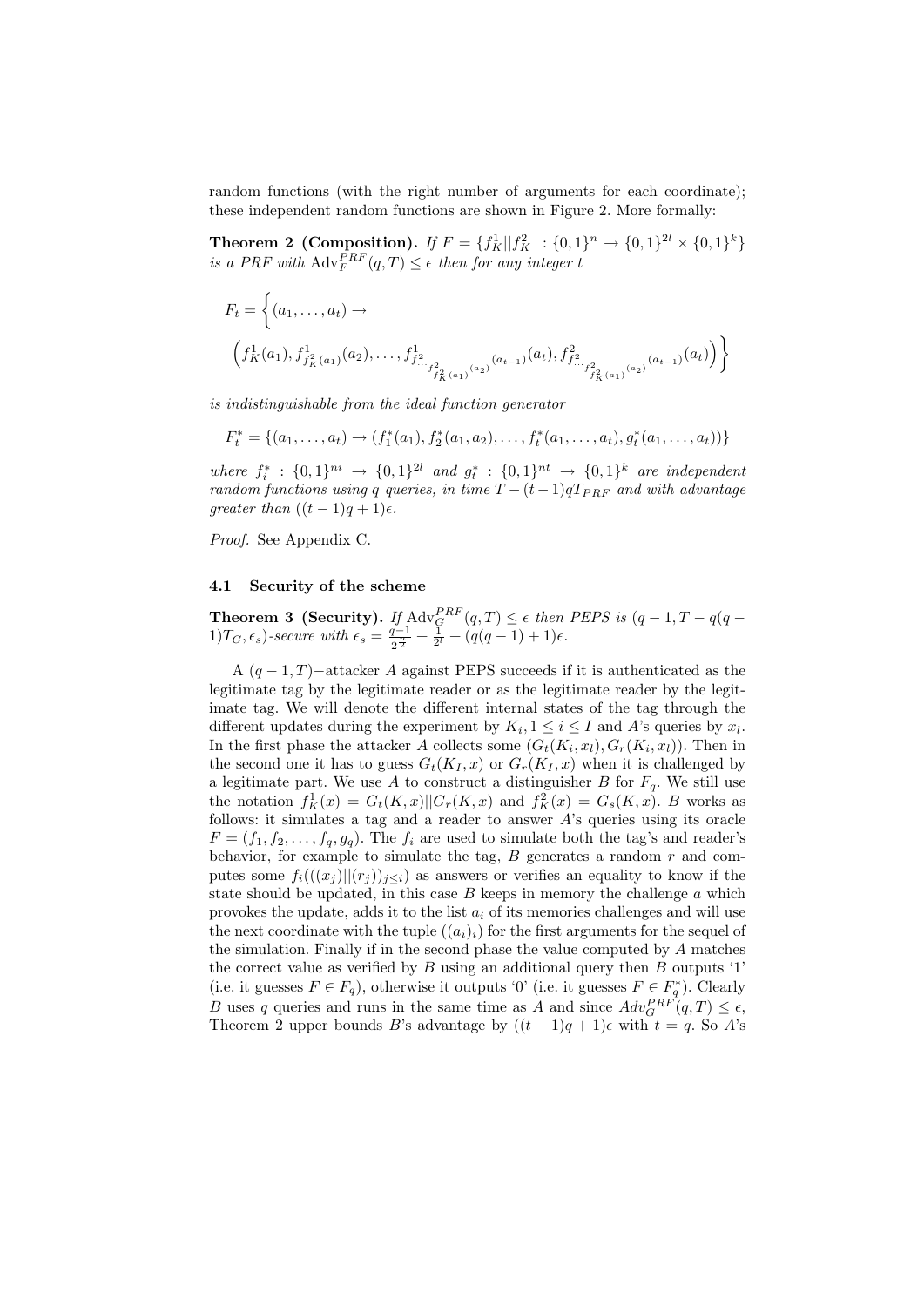success probability is upper bounded by  $(q(q-1) + 1)\epsilon + \epsilon_r$  where  $\epsilon_r$  is the maximum of the success probability of a  $(q-1, T-q(q-1)T<sub>G</sub>)$ -attacker in the case where he has access to  $F_q^*$ . In this case it is obvious that the best strategy for an attacker is to make the state of its target constant and to make the same challenges each time, hoping that the last challenge will be equal to one of the previous ones. So in the random case an attacker has a probability of success upper bounded by  $\frac{q-1}{2^{\frac{n}{2}}} + \frac{1}{2^l}$  where the first term corresponds to the case where the last challenge is equal to one of the previous ones and the second term is the probability of a random guess of an unknown challenge. This ends the proof.

In order to allow the reuse of this security result in the proof of correctness, hereafter, we introduce an extended notion of security. The adversary is now considered successful if it manages to be successfully authenticated as one of the legitimate tags of the system or as a legitimate reader. We have the following:

**Theorem 4.** If  $\text{Adv}_{G}^{PRF}(q, T) \leq \epsilon$  then in a system with N tags and a legitimate reader PEPS is  $(q-1, T-q(q-1+N)T_G, \epsilon_S)$ -secure (under the extended security notion introduced above) with  $\epsilon_S = \frac{q-1}{2^{\frac{n}{3}}}$  $\frac{q-1}{2^{\frac{n}{2}}} + \frac{N}{2^l} + N(q(q-1)+1)\epsilon.$ 

*Proof.* A  $(q-1, T)$  –attacker A which interacts with different tags has access to different instances of  $F<sub>a</sub>$  so we use it to derive a multiple oracle distinguisher against  $F_q$  with N instances (B needs to ask each instance corresponding to each tag in the system to simulate the reader), using at most  $q$  queries to each and working in time  $T - q(q - 1 + N)T_G$  with a similar process than in the proof of Theorem 3. As  $T_{F_q} = qT_F$ , Theorem 1 upper bounds B's advantage by  $N(q(q-1)+1)\epsilon$  and a similar proof to the one of Theorem 3 upper bounds the advantage of an attacker running in time  $T - q(q - 1 + N)T_G$  against the system in the case where the oracles are random by  $\frac{q-1}{2^{\frac{n}{2}}} + \frac{N}{2^l}$ , where the first term corresponds to the probability that the last challenge from the target matches a previous one and the second term is the probability of a random guess of an unknown challenge among the  $N$  tags.

# 4.2 Almost forward privacy of the scheme

**Theorem 5** (Almost forward privacy). If  $\text{Adv}_{G}^{PRF}(2q+1, T) \leq \epsilon$  then PEPS is  $(q, T', \epsilon_f)$ -almost forward private with  $T' = T - q(2q + 1)T_G$  and  $\epsilon_f = \frac{q}{q\frac{R}{G}}$  $rac{q}{2^{\frac{n}{2}-1}} +$  $\frac{1}{2^{l-1}} + 2(q(q+1)+1)\epsilon + (2q+1)((2q(2q+1)+1) + ((2q+1)(q-1)+1))\epsilon.$ 

*Proof.* We consider a  $(q, T')$ -privacy attacker A with advantage  $\epsilon_a$  and we need to prove that  $\epsilon_a \leq \epsilon_f$ . As this is obvious if  $\epsilon_a \leq 2\epsilon_s = \frac{q}{a^{\frac{a}{2}}}$  $\frac{q}{2^{\frac{n}{2}-1}} + \frac{1}{2^{l-1}} + 2(q(q+1)+1)\epsilon$ we assume that  $\epsilon_a \geq 2\epsilon_s$ . We are using the notation  $\tilde{F}_{i,j}^* = F_i^* \times F_j^*$  and  $F_{i,j} =$  $F_i \times F_j$ . We will denote by  $\alpha$  the number of updates of the state of the tag  $\mathcal{T}_b$  during the almost forward privacy experiment conducted by A. We use A to derive a distinguisher B between  ${F_{i,q}}$  and  ${F_{i,q}^*}$  for a randomly chosen integer i such that  $1 \leq i \leq 2q + 1$ . B uses its oracle to simulate the system to A as previously, B works in the same time than A and uses  $2q + 1$  queries. If  $\alpha \neq i$  (which means that B cannot answer correctly when A asks the internal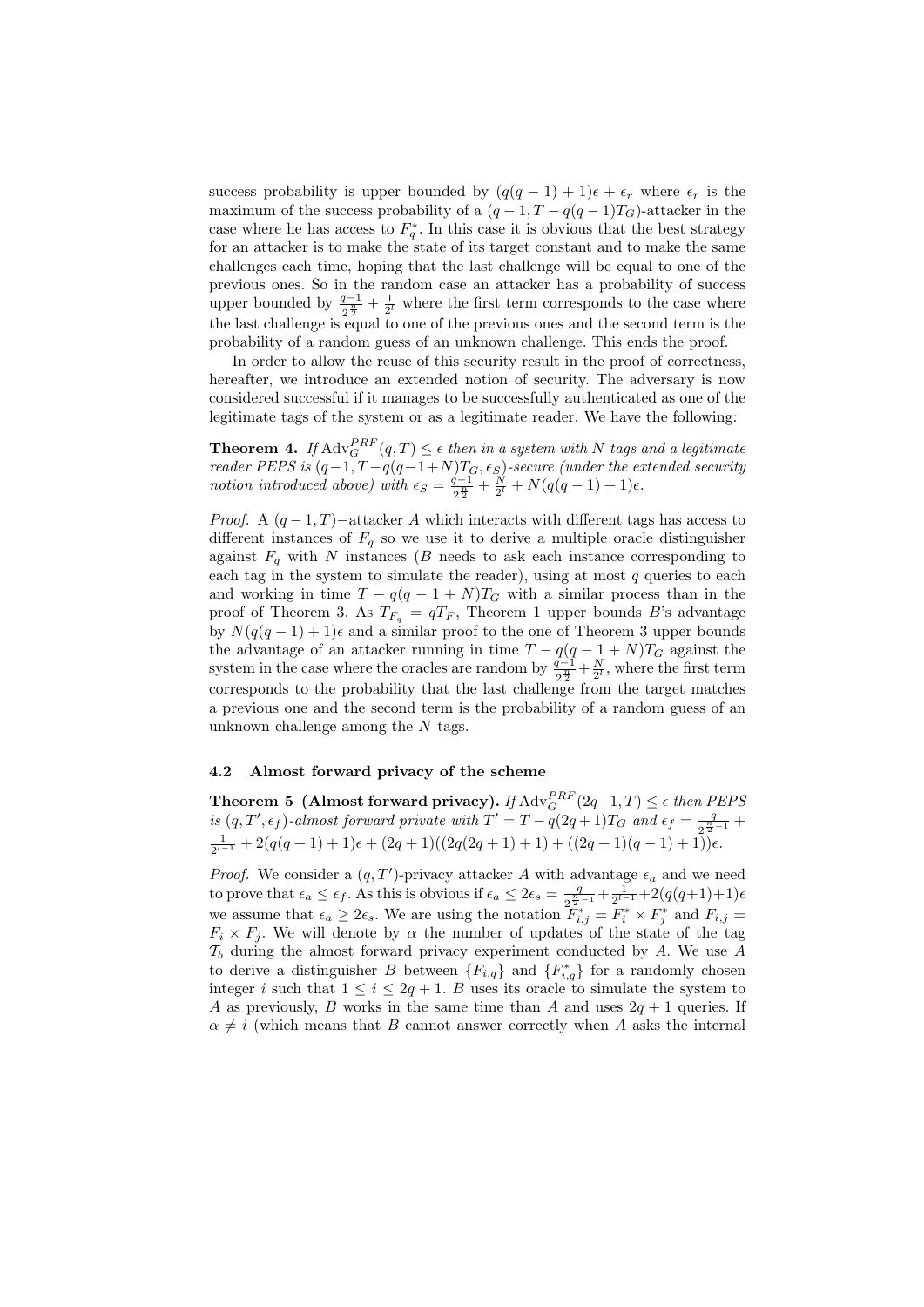state) then B aborts the simulation and returns a random guess. We note  $\mathcal Q$  the event that  $\alpha = i$  and S the event that the undisturbed execution of the protocol between  $\mathcal{T}_b$  and the reader has been successful. In the case where we have both  $\mathcal{S}$ and  $Q$ , then  $B$  perfectly simulates the behavior of the system so its probability of success is exactly that of A. In the sub-case where B's oracle is in  $F_{\alpha,q}^*$ , the oracles used in phase 2 are independent random functions that are independent of the random functions used in phase 1, and so the probability of success of A is exactly  $\frac{1}{2}$ . By Lemma 1,  $((2q(2q + 1) + 1) + ((2q + 1)(q - 1) + 1))\epsilon$  upper-bounds the advantage of B. Since the probability that the undisturbed execution of the protocol at the beginning of phase 2 does not succeed is upper-bounded by the probability that a  $(q, T')$ -attacker against the security of the scheme succeeds in phase 1, Theorem 3 shows that it is upper bounded by  $\frac{q}{2^{\frac{n}{2}}} + \frac{1}{2^l} + (q(q+1)+1)\epsilon$ . Now we have  $Pr[B^f = 1] = \frac{1}{2q+1}Pr[B^f = 1|Q] + (1 - \frac{1}{2q+1})\frac{1}{2}$  together with  $\Pr[B^f = 1|Q] = \Pr[S] \Pr[B^f = 1|S,Q] + \Pr[\neg S] \Pr[B^f = 1|\neg S,Q]$  which implies  $Pr[B^{f_K \in F_{i,q}} = 1|Q] \geq \epsilon_a + \frac{1}{2} - \epsilon_s$  and  $Pr[B^{f^* \in F_{i,q}^*} = 1|Q] \leq \frac{1}{2} + \epsilon_s$ . Therefore we have  $\left|\Pr[B^{f_{\kappa}} \in F_{i,q} = 1] - \Pr[B^{f^* \in F_{i,q}^*} = 1]\right| \ge \frac{1}{2q+1}(\epsilon_a - 2\epsilon_s)$  so  $\epsilon_a \leq (2q+1) \text{Adv}_{F_{i,q}}^{PRF}(B) + 2\epsilon_s$  which concludes the proof.

#### 4.3 Correctness of the scheme

**Theorem 6 (Correctness).** If  $\text{Adv}_{G}^{PRF}(q, T) \leq \epsilon$  with  $T \geq NT_c + (1 + 2N)T_G$ then PEPS is  $(q-1, T-q(q-1+N)T_G, \epsilon_c)$ -correct where  $T_c$  denotes the time needed to store the answer of one oracle and  $\epsilon_c = 2N\epsilon + \frac{N(N-1)}{2^l}$  $\frac{N-1}{2^l}+\frac{q-1}{2^{\frac{n}{2}}}$  $\frac{q-1}{2^{\frac{n}{2}}}+\frac{N}{2^l}+$  $N(q(q-1)+1)\epsilon$ .

*Proof.* We denote the current key pair for tag  $\mathcal{T}_i$  by  $(K_1^i, K_2^i)$  instead of  $(K^i, K_{new}^i)$ to simplify the notation of the proof. The failure of the final authentication can only come from two scenarii: the attacker has provoked an undesired update during the first phase or a collision occurs during the final authentication and provokes the incorrect identification of  $\mathcal{T}_i$  as another tag. As the first event has a probability bounded by Theorem 4 we only need to upper bound the probability of a collision. To upper bound the probability of a collision between a given  $G_t(K^i, x)$  and  $G_t(K_b^{i'}$  $b<sub>b</sub>$ , x) we construct a multiple oracle distinguisher B for  $F_2$ which queries each of its N instances  $f_i$  of its oracle with one random query x and compare for each i the values  $f_i(x)$ . If B finds a collision between the first l bits of the first coordinate of  $f_{i_0}$  with the first l bits of the first or the second coordinate of another  $f_i$  then it guesses  $F_2$  otherwise it guesses a truly random function generator. B works in time  $NT_c \leq T - (1 + 2N)T_G$ . As previously  $\text{Adv}_{F_2}^{PRF}(B) \leq 2N\epsilon$ . For a truly random function generator the probability of a collision is upper bounded by  $\frac{N(N-1)}{2^l}$  so the probability of the collision in the case of  $F_2$  is upper bounded by  $\frac{N(N-1)}{2^l} + 2N\epsilon$ . We add these probabilities with the probability of an impersonation attack of a  $(q-1, T-q(q-1+N)T<sub>G</sub>)$ -attacker in the whole system by the attacker to find  $\epsilon_c$ .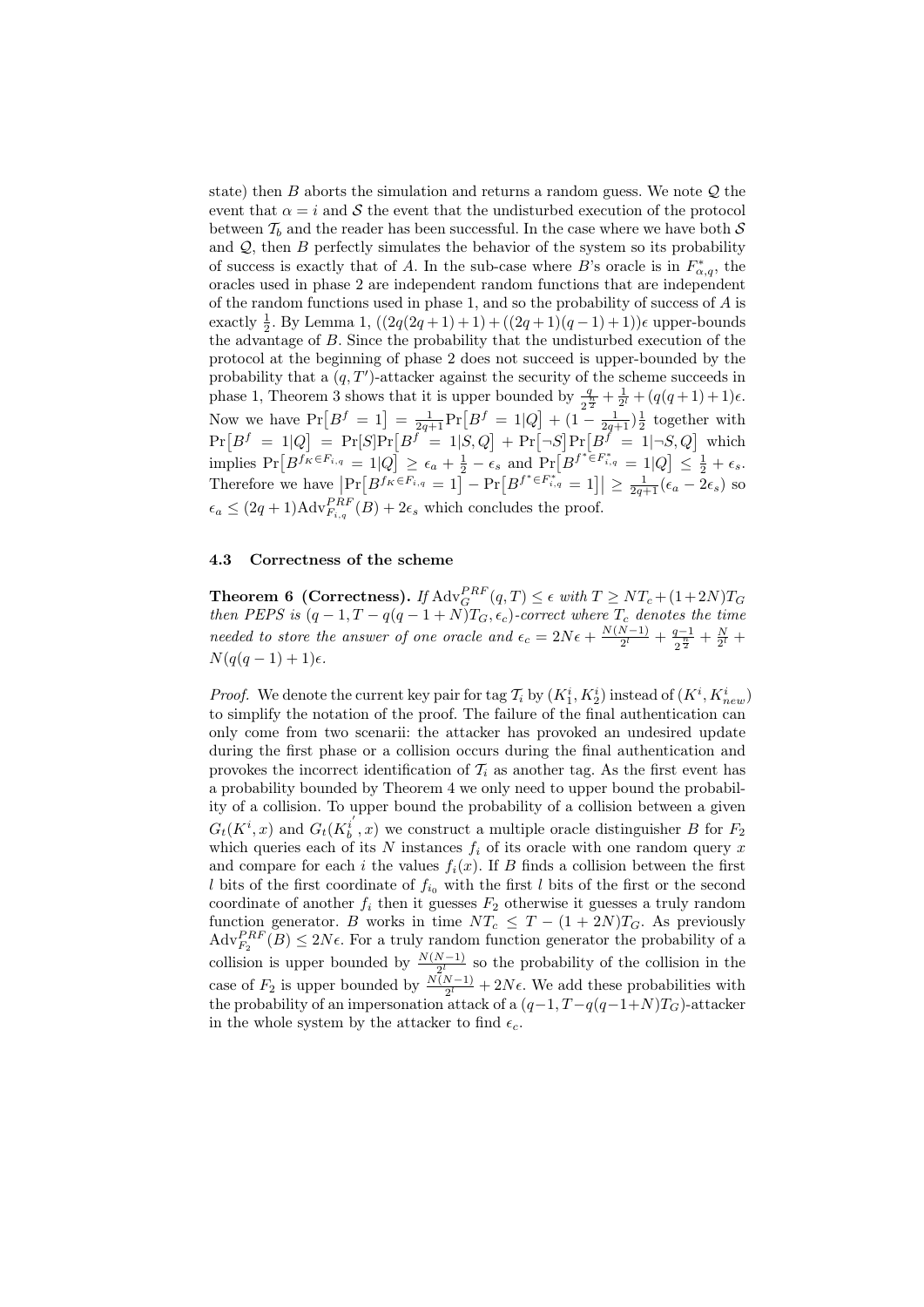# 5 Efficient implementation of PEPS

The eSTREAM project [18] has lead to the design of several stream ciphers which offers very lightweight hardware implementation [24]. The hardware footprint of some implementations of Grain and Trivium (two stream ciphers with a hardware profile selected in the eSTREAM portfolio) is quite low: Grain uses 1294 GE, Trivium 2580 GE, both conjecturing an 80-bit security. It is also possible to use stream ciphers offering some provable security arguments and efficient implementations. An example is QUAD [8] also conjecturing 80-bit security for instances of the algorithm requiring less than 3000 GE to implement [1].

Also, note that a very interesting feature of our design is that it allows for an easy bit by bit processing. Therefore, when the key and IV setup of the underlying stream cipher also loads the key and the IV bit by bit, it is possible to implement the protocol inside the tag with just a few additional GE for the storage of the next key  $K$ . To see this, note that once the key is loaded, the tag can load its seed b at the same time as it outputs it. Then, it switches to keystream production mode and outputs c bit by bit. Finally, as it inputs  $d$ , it checks it by comparing it bit by bit to the keystream bits it produces. Eventually, if d was correct, it accumulates the next key in a buffer. In the case of Grain with an 80-bit secret key, this strategy only increases the size by about  $4 \times 80$  GE, leading to an overall implementation of size about 1700 GE.

# 6 Conclusion

We presented an RFID protocol that provably achieves both DoS-resistance and a very strong form of privacy, close to the notion of forward privacy. Our protocol can be instantiated with any secure stream cipher, and choosing a stream cipher that admits a very low hardware complexity demonstrated that our protocol is also suitable for the highly constrained setting of RFID systems.

## References

- 1. D. Arditti, C. Berbain, O. Billet, and H. Gilbert. Compact FPGA implementations of QUAD. In F. Bao and S. Miller, editors, ASIACCS 2007. ACM, 2007.
- 2. Auto-ID Center. 860MHz 960MHz Class I RFID Tag Radio Frequency & Logical Communication Interface Spec., v1.0.0. RR MIT-AUTOID-TR-007, 2002.
- 3. G. Avoine. Privacy Issues in RFID Banknote Protection Schemes. In J.- J. Quisquater, P. Paradinas, Y. Deswarte, and A. Abou El Kadam, editors, CARDIS 2004, pages 33–48. Kluwer, 2004.
- 4. G. Avoine. Adversarial model for radio frequency identification. Cryptology ePrint Archive, Report 2005/049, http://eprint.iacr.org/, 2005.
- 5. G. Avoine, E. Dysli, and P. Oechslin. Reducing Time Complexity in RFID Systems. In B. Preneel and S. Tavares, editors, SAC 2005, LNCS. Springer, 2005.
- 6. G. Avoine and P. Oechslin. A Scalable and Provably Secure Hash Based RFID Protocol. In PerSec 2005. IEEE Computer Society Press, 2005.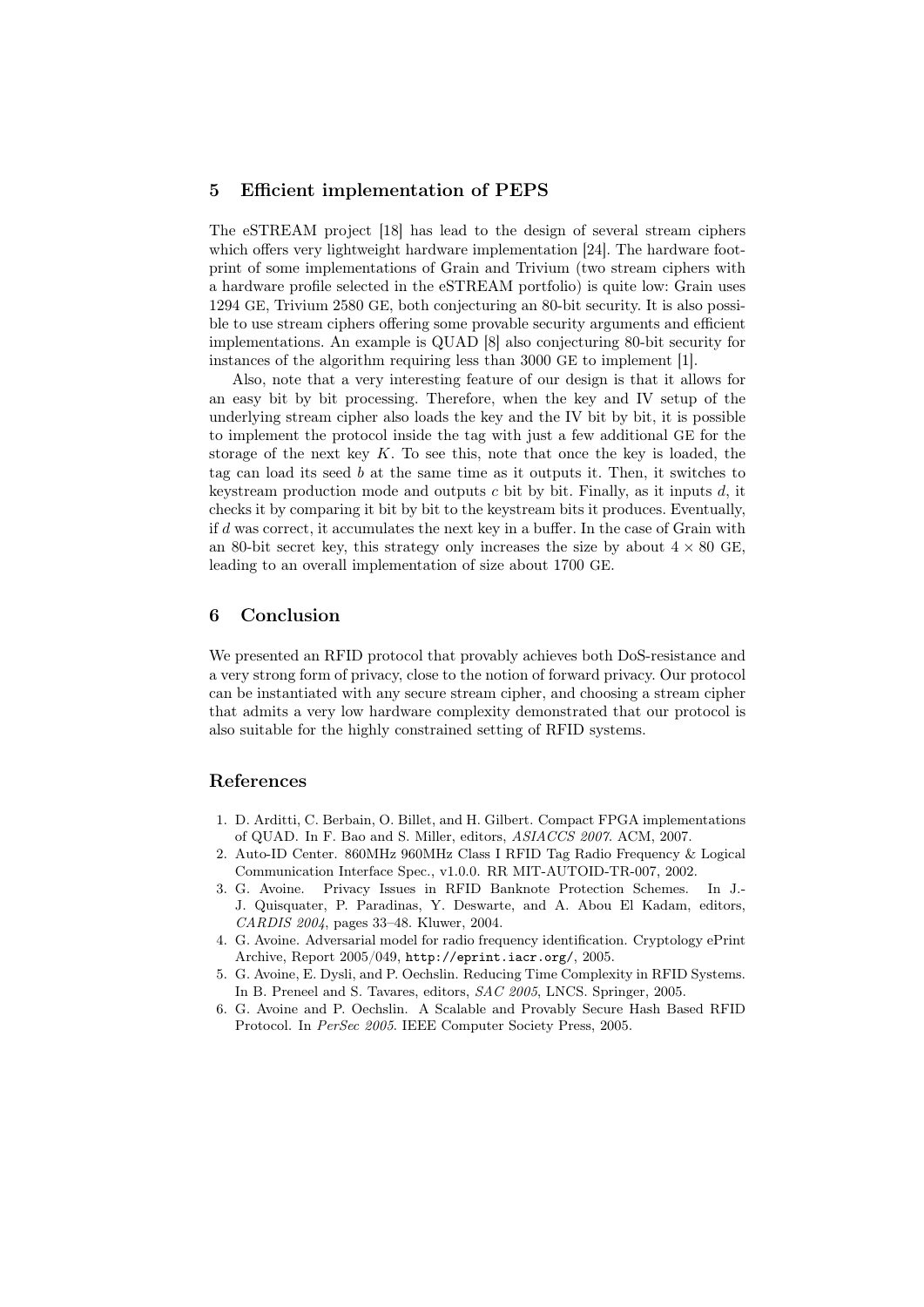- 7. G. Avoine and P. Oechslin. RFID traceability: A multilayer problem. In A. Patrick and M. Yung, editors, FC'05, LNCS. Springer, 2005.
- 8. C. Berbain, H. Gilbert, and J. Patarin. QUAD: A practical stream cipher with provable security. In S. Vaudenay, ed., EUROCRYPT 2006, LNCS. Springer, 2006.
- 9. C. Berbain and H. Gilbert. On the security of IV dependent stream ciphers. In G. Goos, J. Hartmanis, and J. van Leeuwen, eds., FSE 2007. Springer, 2007.
- 10. C. Berbain, O. Billet, J. Etrog and H. Gilbert. An Efficient Forward-Private RFID Protocol. ACM CCS 09.
- 11. A. Bogdanov, L.R. Knudsen, G. Leander, C. Paar, A. Poschmann, M.J.B. Robshaw, Y. Seurin, and C. Vikkelsoe. present: An Ultra-Lightweight Block Cipher. In P. Paillier and I. Verbauwhede, editors, CHES 07, LNCS. Springer, 2007.
- 12. S. Canard and I. Coisel. Data Synchronization in Privacy-Preserving RFID Authentication Schemes. In Conference on RFID Security, 2008.
- 13. CASPIAN. http://www.spychips.com.
- 14. I. Damgård and M. Østergaard. RFID Security: Tradeoffs between Security and Efficiency. Cryptology ePrint Archive, Report 2006/234, 2006.
- 15. C. De Cannière, O. Dunkelman and M. Kneževic. KATAN and KTANTAN—A Family of Small and Efficient Hardware-Oriented Block Ciphers. In C. Clavier and K. Gaj, editors, *CHES 09*, volume 5747 of *LNCS*, pages 272–288. Springer, 2009.
- 16. C. De Cannière and B. Preneel. Trivium. In M. Robshaw and O. Billet, editors, New Stream Cipher Designs: The eSTREAM Finalists. Springer, 2008.
- 17. T. Dimitriou. A lightweight RFID protocol to protect against traceability and cloning attacks. In SECURECOMM '05. IEEE Computer Society, 2005.
- 18. ECRYPT. The eSTREAM Project, 2008. http://www.ecrypt.eu.org/stream/.
- 19. Electronic Product Code Global Inc. http://www.epcglobalinc.com.
- 20. M. Feldhofer and C. Rechberger. A case against currently used hash functions in RFID protocols. In R. Meersman, Z. Tari, and P. Herrero, eds., OTM 2006, LNCS.
- 21. H. Gilbert, M. Robshaw, and H. Sibert. An active attack against HB<sup>+</sup>—a provably secure lightweight authentication protocol. IEE Electronic Letters, 41:1169–1170. See also Cryptology ePrint Archive, Report 2005/237, http://eprint.iacr.org.
- 22. H. Gilbert, M. Robshaw, and Y. Seurin. Good variants of  $HB^+$  are hard to find. In G. Tsudik, editor, Financial Cryptology 08, LNCS. Springer, 2008.
- 23. H. Gilbert, M. Robshaw, and Y. Seurin.  $HB^{\#}$ : Increasing the Security and Efficiency of HB. In N. Smart, editor, Eurocrypt 08, LNCS. Springer, 2008.
- 24. T. Good and M. Benaissa. Asic hardware performance. In M. Robshaw and O. Billet, editors, New Stream Cipher Designs, LNCS. Springer, 2008.
- 25. M. Hell, T. Johansson, and W. Meier. Grain—A Stream Cipher for Constrained Environments. In M. Robshaw and O. Billet, editors, New Stream Cipher Designs: The eSTREAM Finalists, pages 179–190. Springer, 2008.
- 26. M. Hellman. A Cryptanalytic Time-Memory Trade-Off. IEEE Transactions on Information Theory, 26(4):401–406, July 1980.
- 27. J. E. Hennig, P. B. Ladkin, and B. Sieker. Privacy Enhancing Technology Concepts for RFID Technology Scrutinised. RVS-RR-04-02, Univ. of Bielefeld, 2004.
- 28. D. Henrici and P. Muller. Hash-based Enhancement of Location Privacy for Radio-Frequency Identification Devices using Varying Identifiers. In Pervasive Computing and Communications Workshops, 2004.
- 29. International Organisation for Standardisation. http://www.iso.org.
- 30. A. Juels. Minimalist Cryptography for Low-Cost RFID Tags. In C. Blundo and S. Cimato, eds., SCN 2004, LNCS. Springer, 2004.
- 31. A. Juels and R. Pappu. Squealing Euros: Privacy Protection in RFID-Enabled Banknotes. In R. N. Wright, editor, FC '03, LNCS. Springer, 2003.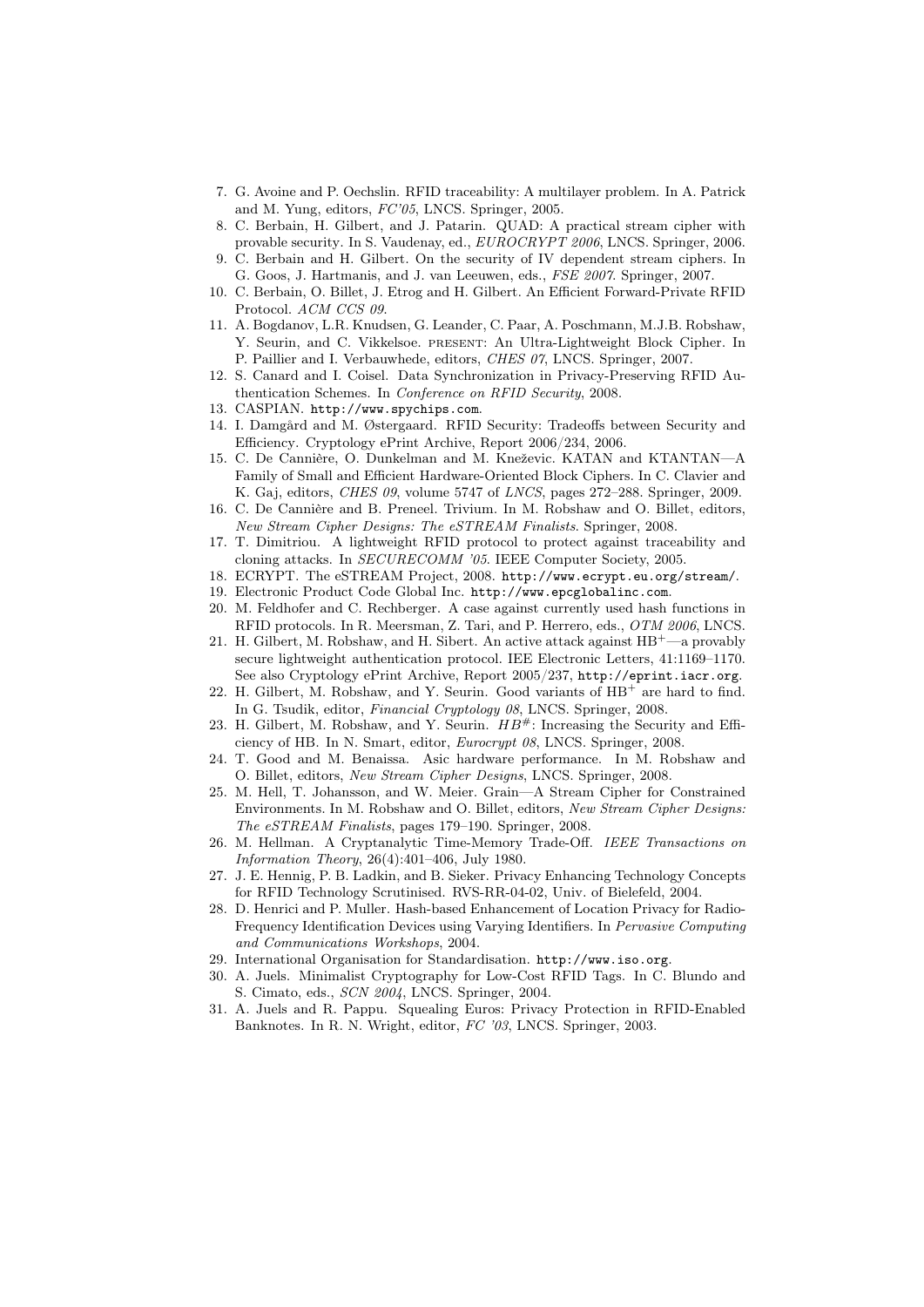- 32. A. Juels, R. Rivest, and M. Szydlo. The Blocker Tag: Selective Blocking of RFID Tags for Consumer Privacy. In V. Atluri, editor, ACM CCS, 2003.
- 33. A. Juels and S. Weis. Defining strong privacy for RFID. ePrint, Report 2006/137.
- 34. A. Juels and S.A. Weis. Authenticating Pervasive Devices With Human Protocols. In V. Shoup, ed., Advances in Cryptology—Crypto 05, LNCS. Springer, 2005.
- 35. G. Leander, C. Paar, A. Poschmann, and K. Schramm. A Family of Lightweight Block Ciphers Based on DES Suited for RFID Applications. In A. Biryukov, editor, FSE 07, volume 4593 of LNCS, pages 196–210, Springer, 2007.
- 36. J. Lee and Y. Yeom. Efficient RFID Authentication Protocols Based on Pseudorandom Sequence Generators. Cryptology ePrint Archive, Report 2008/343.
- 37. D. Molnar and D. Wagner. Privacy and security in library RFID: Issues, practices, and architectures. In B. Pfitzmann and P. Liu, eds., ACM CCS 2004, pp. 210–219.
- 38. P. Oechslin. Making a faster cryptanalytic time-memory trade-off. In D. Boneh, editor, CRYPTO 2003, volume 2729 of LNCS. Springer, 2003.
- 39. M. Ohkubo, K. Suzuki, and S. Kinoshita. Cryptographic Approach to "Privacy-Friendly" Tags. In RFID Privacy Workshop, 2003.
- 40. M. Ohkubo, K. Suzuki, and S. Kinoshita. Efficient hash-chain based RFID privacy protection scheme. In Ubiquitous Computing—Privacy Workshop, 2004.
- 41. K. Ouafi, R. Overbeck, and S. Vaudenay. On the Security of HB# against a Manin-the-Middle Attack. In J. Pieprzyk, ed., Asiacrypt 08, LNCS. Springer, 2008.
- 42. K. Ouafi and S. Vaudenay. Smashing SQUASH-0. In A. Joux, ed., Eurocrypt 09, volume  $5479$  of *LNCS*, pages  $300-312$ . Springer, 2009.
- 43. R-I. Paise and S. Vaudenay. Mutual Authentication in RFID: security and privacy. In M. Abe and V. D. Gligor, editors, ASIACCS 08, pages 292–299. ACM, 2008.
- 44. M. Robshaw and O. Billet, editors. New Stream Cipher Designs: The eSTREAM Finalists. Springer, 2008.
- 45. Stop RFID. http://www.stoprfid.de/en/.
- 46. S. Sarma, S. Weis, and D. Engels. RFID Systems and Security and Privacy Implications. In B. Kaliski, C. Koç, and C. Paar, editors, CHES 02, volume 2523 of LNCS, pages 454–469. Springer-Verlag, 2002.
- 47. A. Shamir. SQUASH—a New MAC With Provable Security Properties for Highly Constrained Devices Such As RFID Tags. In K. Nyberg, editor, FSE 2008, volume 5086 of LNCS, pages 144–157. Springer, 2008.
- 48. T. van Le, M. Burmester, and B. de Medeiros. Universally composable and forwardsecure RFID authentication and authenticated key exchange. In F. Bao and S. Miller, editors, ASIACCS 2007, pages 242–252. ACM press, 2007.
- 49. S. Vaudenay. On Privacy Models for RFID. In K. Kurosawa, editor, ASIACRYPT 2007, volume 4833 of LNCS, pages 68–87. Springer, 2007.
- 50. S. Weis, S. Sarma, R. Rivest, and D. Engels. Security and Privacy Aspects of Low-Cost Radio Frequency Identification Systems. In D. Hutter, G. Müller, W. Stephan, and M. Ullmann, editors, SPC 2003, LNCS. Springer, 2003.
- 51. J. Wolkerstorfer, S. Dominikus, and M. Feldhofer. Strong authentication for RFID systems using the AES algorithm. In M. Joye and J.-J. Quisquater, editors, CHES 2004, LNCS. Springer, 2004.

# A Proof of Theorem 1

We show that, if for a given  $\lambda \geq 1$  there exists a multiple oracle distinguisher A for  ${f_K}$  using  $\lambda$  oracles and asking at most q queries to each, of computing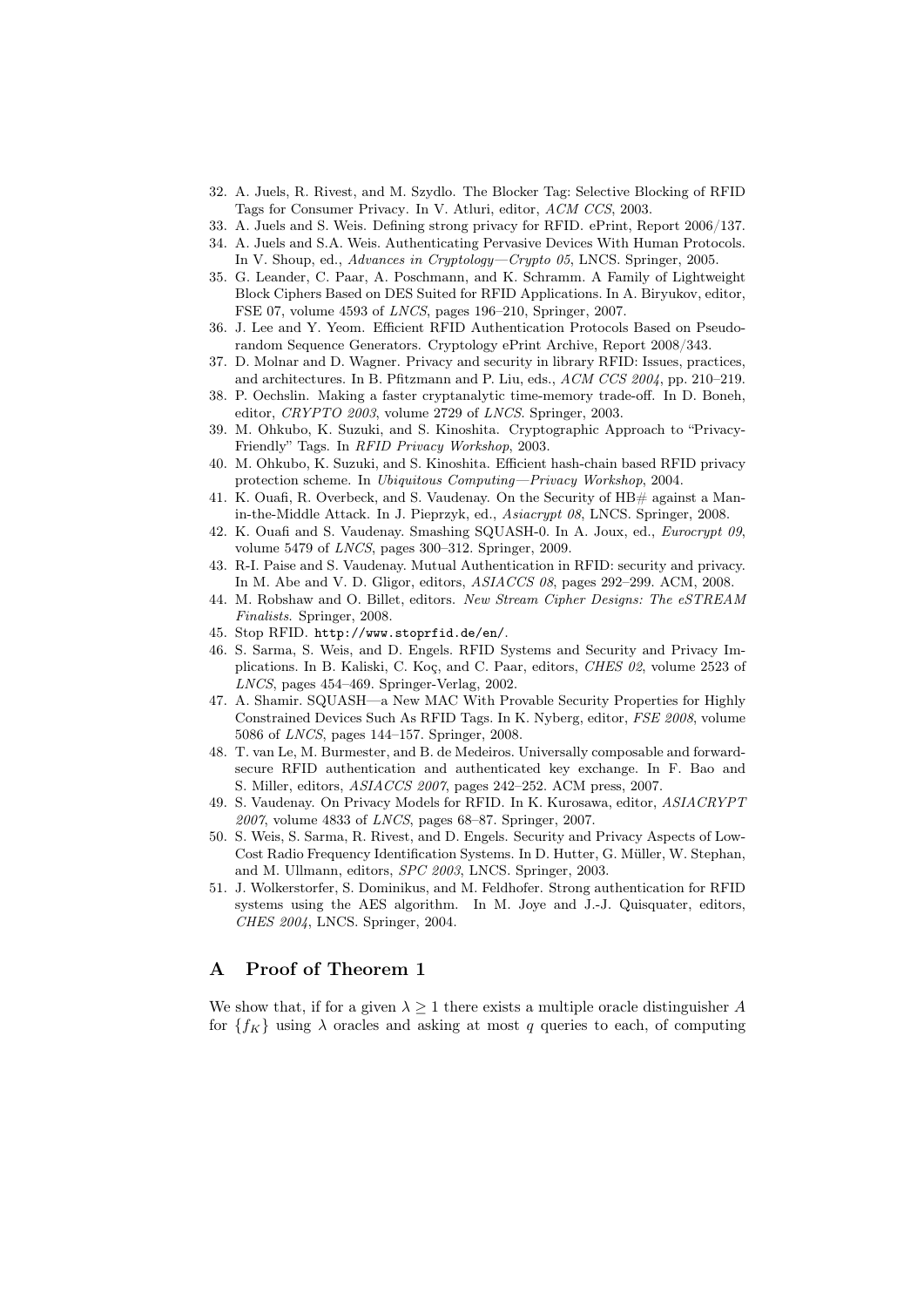time lower than  $T' = T - \lambda T_{PRF}$ , and of advantage of at least  $\epsilon$ , then there is a single oracle distinguisher B able to distinguish  $\{f_K\}$  with an advantage of at least  $\frac{\epsilon}{\lambda}$ , asking at most q queries and of computing time lower than  $T' + \lambda T_{PRF}$ . We use a classical proof technique relying on an hybrid argument. For  $0 \leq i \leq \lambda$ ,  $K_1, \ldots, K_i$  denote randomly chosen values of  $\{0, 1\}^k$  at random if  $i \geq 1$  and the empty list if  $i = 0, f_1, \ldots, f_{\lambda-i}$  random functions if  $i \leq \lambda - 1$  and the empty list if  $i = \lambda$ . Let  $x_j^i$   $(1 \leq j \leq q)$  denote the challenges of  $\{0,1\}^n$  chosen by A (the challenges  $(x_j^i)$  with  $1 \leq j \leq q$  are given to the i<sup>th</sup> oracle). Let  $X_i$  be the following  $\lambda m$ -bit random vector:  $((f_{K_1}(x_j^1))_{j=1,\dots,q}, \dots, (f_{K_i}(x_j^i))_{j=1,\dots,q}$  $(f_1(x_j^{i+1}))_{j=1,\ldots,q}, \ldots, (f_{\lambda-i}(x_j^{\lambda}))_{j=1,\ldots,q}).$ 

We use the conventions that  $(f_l(x_j^l))_{j=1,\ldots,q;l=1,\ldots,\lambda-i}$  represents the empty string for  $i = \lambda$  and  $(f_{K_l}(x_j^l))_{j=1,\dots,q; l=1,\dots,i}$  represents the empty string for  $i = 0$ . We see that  $X_0$  is the random vector obtained by A when the oracles are random functions,  $X_{\lambda}$  is the vector obtained by A when the oracles are chosen from  $\{f_K\}$ , and the  $X_i$  are intermediate between  $X_0$  and  $X_\lambda$ . Let  $p_i$  denote the probability that A accepts while receiving a vector  $X_i$  to his challenges. The hypothesis about algorithm A is  $|p_0 - p_\lambda| \geq \epsilon$ .

Algorithm  $B$  works as follows: given an oracle  $f$ , it randomly selects an integer  $i_0$  such that  $1 \le i_0 \le \lambda$  and  $i_0 - 1$  random values  $K_1, \ldots, K_{i_0-1}$ . When receiving the challenges  $(x_j^i)$  from A with  $1 \leq i \leq i_0 - 1$  he returns to A the values  $f_{K_i}(x_j^i)$ . When receiving the challenges  $(x_j^{i_0})$  from A, B sends them to its oracle f and forwards the answers  $f(x_j^{i_0})$  to A. When receiving the challenges  $(x_j^i)$  from A with  $i_0 + 1 \leq i \leq \lambda$  he chooses  $q(\lambda - i_0)$  random values  $r_l^k$ (with  $\lambda - i_0 \leq k \leq \lambda$  and  $1 \leq l \leq q$ ) such that if  $x_{o_1}^k = x_{o_2}^k$  then  $r_{o_1}^k = r_{o_2}^k$ . These random values are used to simulate  $\lambda - i_0$  random functions  $f_1, \ldots, f_{\lambda - i_0}$ to A. To summarize, B constructs and sends to A the  $\lambda m$ -bit vector  $Y_i$  defined as:  $(f_{K_1}(x_1^1),...,f_{K_1}(x_q^1),...,f_{K_{i-1}}(x_q^{i-1}),f(x_1^i),...,f(x_q^i),f_1(x_1^{i+1}),...,f_{\lambda-i}(x_q^{\lambda})).$ If the oracle given to  $B$  is a perfect random function then the vector  $Y_i$  is distributed in the same way as  $X_{i-1}$ . On the other hand, if the oracle given to B belongs to  $\{f_K\}$  then the vector is is distributed in the same way as  $X_i$ .

To distinguish  $\{f_K\}$  from a perfect random function generator, B calls A with input  $Y_i$  and outputs A's output. Since  $\left|\Pr_f[B(f) = 1] - \Pr_{f_K}[B(f_K) = 1]\right|$  can be written as

$$
\left|\frac{1}{\lambda}\sum_{i=1}^{\lambda}p_{i-1}-\frac{1}{\lambda}\sum_{i=1}^{\lambda}p_{i}\right|=\frac{1}{\lambda}|p_{0}-p_{\lambda}|\geq\frac{\epsilon}{\lambda},
$$

B distinguishes  $\{f_K\}$  from a perfect random function generator with probability at least  $\frac{\epsilon}{\lambda}$  in time at most  $T' + \lambda T_{PRF}$ .

# B Proof of Lemma 1

To upper bound the advantage of a  $(q, T - qT_G)$ -adversary A, we consider the intermediate situation where the oracle function is  $(f^*, g_K)$  and  $f^*$  is a random function. The triangular inequality gives:  $Adv_{F\times G}^{PRF}(A) \leq |Pr(A^{f_K,g_K} = 1)$  –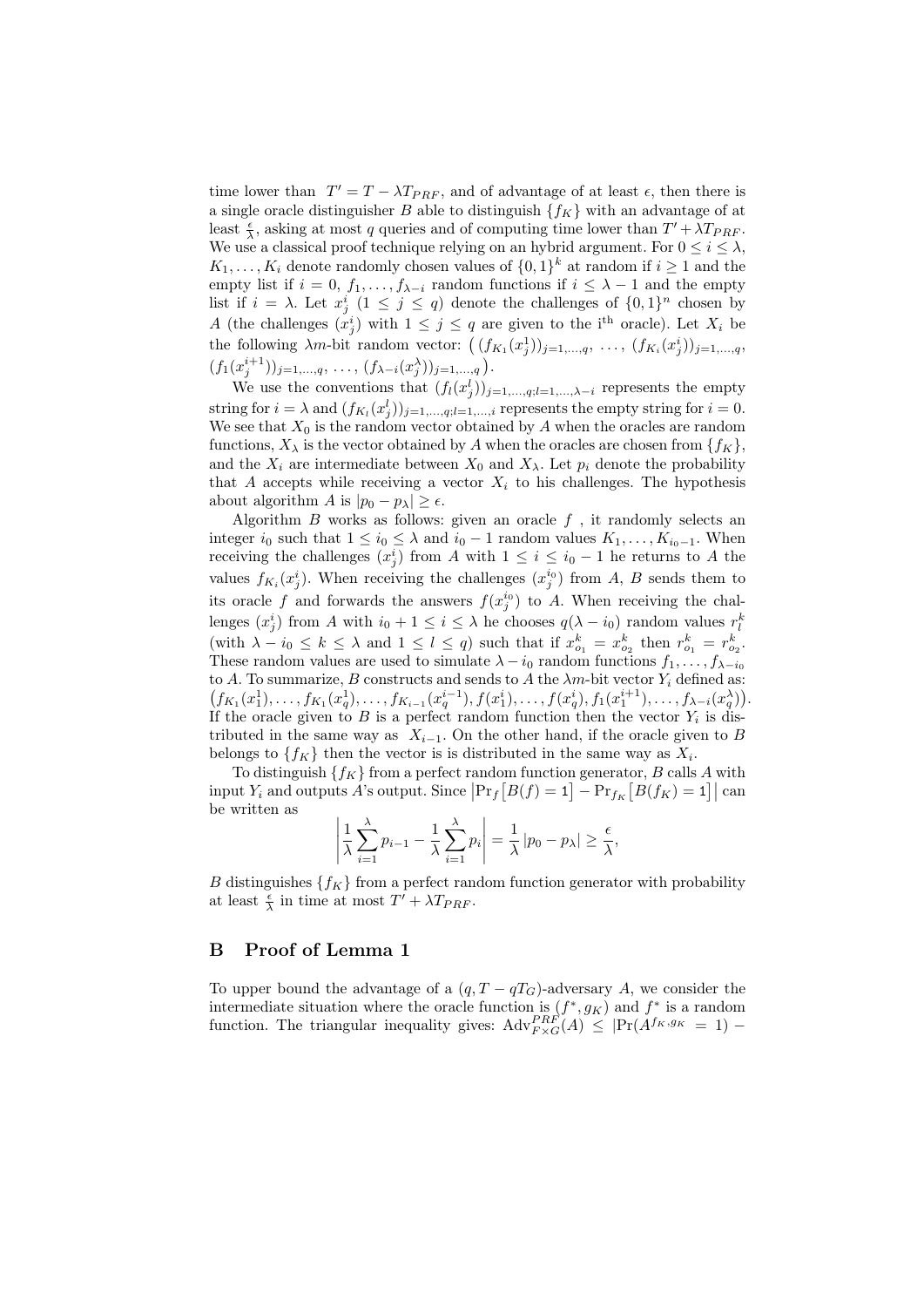$Pr(A^{f^*, g_K} = 1)$  +  $|Pr(A^{f^*, g_K} = 1) - Pr(A^{f^*, g^*} = 1)|$ . We bound each term by expressing it as the advantage of a distinguisher against  $F$  or  $G$ . For the first term, we consider a single oracle distinguisher  $B$  against  $F$  constructed as follows: first it chooses a random  $K$ , then having access to an oracle  $f$  it answers the challenges  $x_i$  of A with  $(f(x_i), g_K(x_i))$ . Clearly  $Pr(B^{f^*} = 1) = Pr(A^{f^*, g_K} = 1)$ and  $Pr(B^{f_K} = 1) = Pr(A^{f_K,g_K} = 1)$  and as B works in the same time as A plus q computations of  $g_K$ , the first term is bounded by  $\epsilon_1$ . For the second term, we consider a single oracle distinguisher  $C$  against  $G$  constructed as follows: having access to an oracle g it answers the queries  $x_i$  of A with  $(y_i, g(x_i))$  where  $y_i$  are random values simulating a random function and so  $x_i = x_j \Rightarrow y_i = y_j$ . Clearly  $Pr(B^{g^*} = 1) = Pr(A^{f^*,g^*} = 1)$  and  $Pr(B^{g_K} = 1) = Pr(A^{f^*,g_K} = 1)$  and as B runs in the same time as A, the second term is bounded by  $\epsilon_2$ .

# C Proof of Theorem 2



Figure 3. Intermediate setting

We prove by induction. The case  $t = 1$  is trivial. To establish the property at rank  $t$  we consider the intermediate situation where the oracle function is  $(a_1, \ldots, a_{t+1}) \rightarrow (f_1^*(a_1), \ldots, f_t^*(a_1, \ldots, a_t), f_{g_t^*(a_1, \ldots, a_t)}^1(a_{t+1}), f_{g_t^*(a_1, \ldots, a_t)}^2(a_{t+1}))$ where the  $f_i^*$  and  $g_i^*$  are independent random functions (see Figure 3). Let A be a single oracle distinguisher against  $F_{t+1}$  using q queries and working in time  $T' = T - tqT_{PRF}$ . Its advantage is upper-bounded by the triangular inequality:

$$
f_{K}^{1}(.), f_{f_{K}^{2}(.)}^{1}(.),...,f_{f_{K}^{2}(.)}^{1}(.), (.)_{f_{f_{K}^{2}(.)}^{2}(.)}(.)_{f_{f_{K}^{2}(.)}^{2}(.)}(.)_{f_{f_{K}^{2}(.)}^{2}(.)}(.)
$$
\n
$$
=1)
$$
\n
$$
-\Pr(A^{f_{1}^{*}(0),f_{2}^{*}(0),...,f_{t}^{*}(0),f_{g_{t}^{*}(0)},...,f_{f}^{*}(0),f_{g_{t}^{*}(0)},...,f_{f}^{*}(0),f_{g_{t}^{*}(0)},...,f_{f}^{*}(0),f_{g_{t}^{*}(0)},...,f_{f}^{*}(0),f_{g_{t}^{*}(0)},...,f_{f}^{*}(0),f_{g_{t}^{*}(0)},...,f_{f}^{*}(0),f_{g_{t}^{*}(0)},...,f_{f}^{*}(0),f_{g_{t}^{*}(0)},...,f_{f}^{*}(0),f_{g_{t}^{*}(0)},...,f_{f}^{*}(0),f_{g_{t}^{*}(0)},...,f_{f}^{*}(0),f_{g_{t}^{*}(0)},...,f_{f}^{*}(0),f_{g_{t}^{*}(0)},...,f_{f}^{*}(0),f_{g_{t}^{*}(0)},...,f_{f}^{*}(0),f_{g_{t}^{*}(0)},...,f_{f}^{*}(0),f_{g_{t}^{*}(0)},...,f_{f}^{*}(0),f_{g_{t}^{*}(0)},...,f_{f}^{*}(0),f_{g_{t}^{*}(0)},...,f_{f}^{*}(0),f_{g_{t}^{*}(0)},...,f_{f}^{*}(0),f_{g_{t}^{*}(0)},...,f_{f}^{*}(0),f_{g_{t}^{*}(0)},...,f_{f}^{*}(0),f_{g_{t}^{*}(0)},...,f_{f}^{*}(0),f_{g_{t}^{*}(0)},...,f_{f}^{*}(0),f_{g_{t}^{*}(0)},...,f_{f}^{*}(0),f_{g_{t}^{*}(0)},...,f_{f}^{*}(0),f_{g_{t}^{*}(0)},...,f_{f}^{*}(0),f_{g_{t}^{*}(0)},...,f_{f}^{*}(0),f_{g_{t}^{*}(0)},...,f_{f}^{*}(0),f_{g_{t}^{*}(0)},...,f_{f}^{*}(0),f_{g_{t}^{*}(0)},...,f_{f}
$$

To bound the first term by  $((t-1)q+1)\epsilon$  we notice that it is the advantage of the single oracle distinguisher  $B$  against  $F_t$  constructed as follows. B's oracle is a  $(t+1)$ -tuple of functions denoted by  $g = (g^1, \ldots, g^{t+1})$  (where  $g^i$  for  $1 \le i \le t$ )